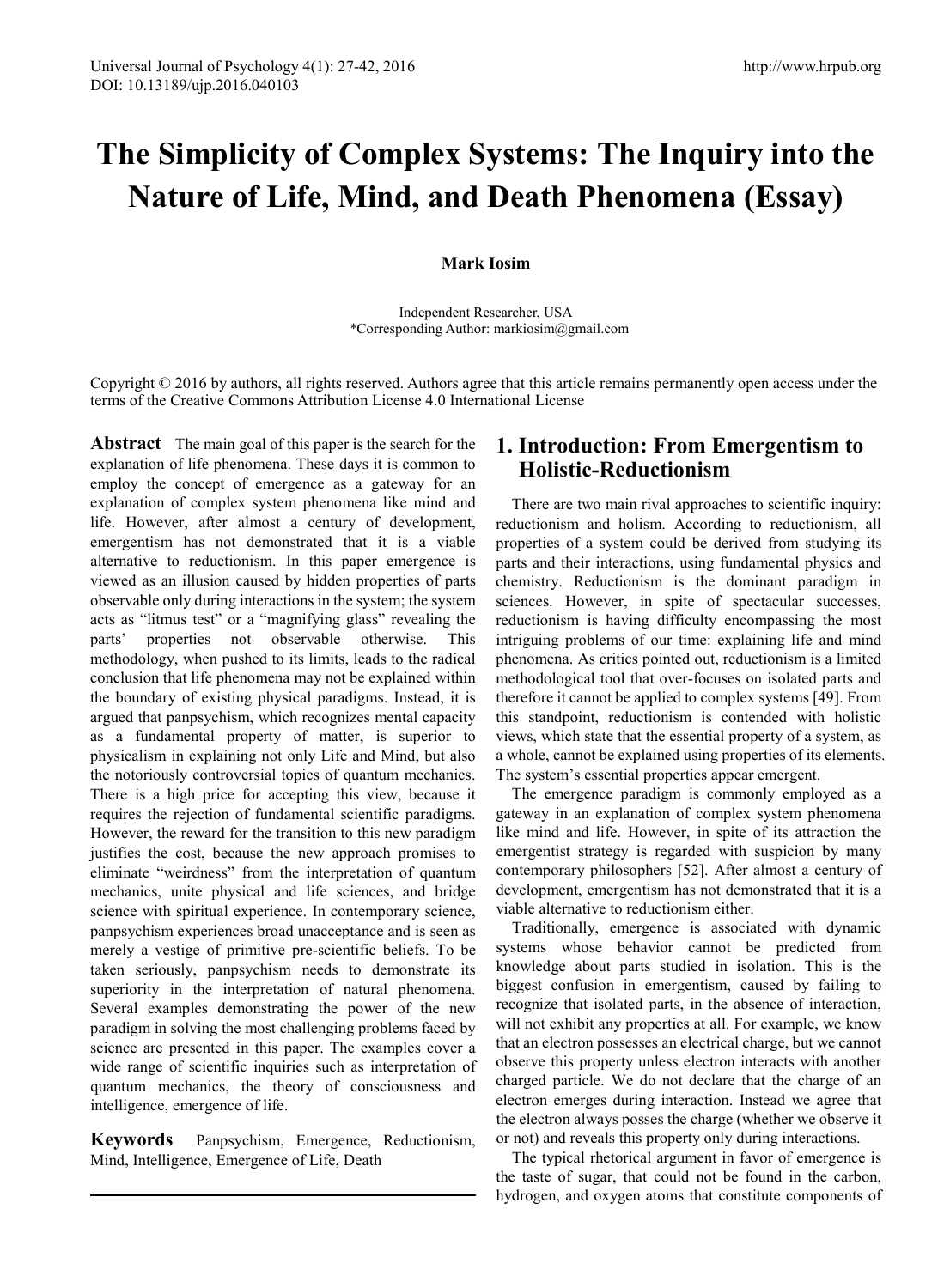sugar molecules [48]. This example, limits the *whole* to sugar only while the another crucial element of the system is missing; *someone* who tastes the sugar and constitutes the sugar taste property. In the majority of emergence examples there is an exclusion of the invisible *someone* who designs, tests, or observes. Without this *someone*, the system property, like the taste of sugar, or "wetness" of water would not exist at all. Omitting the creator or user of the system is the far most common mistake in emergentism. For example, a complex computer is built from simple semiconductor components and it seems that the "computational intelligence" of the computer is a new emerging phenomenon, because it cannot be found in its parts. However, the "intelligence" of the computer is also due to human intelligence, which is not seen while we are observing the computer. Therefore, human intelligence is also one of the system's causal powers and his or her properties determine the complexity of the semiconductor components, the complex wiring of the logic diagram, and sophisticated algorithms. In other words, there are no emerging properties in this example and the properties of a computer could be reduced to the properties of its constituents, including the creators of this computer.

Further examination of the evidences supporting emergence phenomena led me to the conclusion that *emergence is a misperception caused by* "*hidden properties" of parts observable only during interactions in the system* giving an impression of *emerging properties; a system acts as "litmus test" or a "magnifying glass" that just reveals the parts' properties not observable otherwise.* This methodology, named *"Holistic Reductionism,*" could be summarized as follows:

- 1. The perception of emergence is due to interactions in a system that reveals the parts' hidden properties not observable in isolation.
	- 2. The nature of complex things is always reducible to the nature of the sum of underlying constituents and their causes and therefore a *whole is always equal to the sum of its parts*, where the sum is any mathematical or logical procedure that evaluates a resultant of multiple causes.
- 3. If the system exhibits properties that cannot be reduced to the underlying mechanisms, they may be caused by the parts' hidden properties, so additional efforts to discover them are necessary.

### **2. Hidden Properties of Macromolecules**

Let us use the methodology of holistic-reductionism to analyze the behavior of the simplest unicellular organisms the *humble paramecium*.

Regardless of its simplicity, the humble paramecium behaves in a very sophisticated manner. It swims with its numerous tiny hair-like legs (cilia) darting in the direction of bacterial food, or retreating at prospect of danger, ready to swim off in another direction. This unicellular organism can

also negotiate obstructions by swimming around them and demonstrates other complex behavior.

In general, the most basic properties of a unicellular organism can be reduced or at least associated with the properties of its parts. For instance, a cell's ability to perceive the external information are associated with the membrane proteins sensitive to the external factors; the ability of locomotion is due to the property of the flagellum-like structures. Yet, the cell's ability to process information and act accordingly appears irreducible. The attempts to explain the cell's complex behavior in terms of underlying mechanisms have continued for a long time, but without noticeable progress.

According to methodology of holistic-reductionism, if a system exhibits properties that cannot be reduced to the underlying mechanisms, the problem could be caused by the parts' hidden properties. Following this principle, we will attempt to search for the hidden properties of sub-cellular constituents that may be responsible for the complex behavior of unicellular organisms.

In the entire realm of intracellular organization, no class of molecules can compete with proteins. Many proteins are enzymes that catalyze biochemical reactions and are vital to every process within cells. Their functions and mechanisms have been studied in great detail, but still are not fully understood. In most cases, enzyme mechanisms are explained in terms of selective binding with molecular substrates, thus forcing them into specific biochemical reactions. The three-dimensional shape of a protein is vital for this function. The mechanism by which proteins undergo folding into their native three-dimensional shape is one of the most studied but is still not fully understood. In general, it follows the minimum of free energy, however if a protein were to fold by randomly sampling of all possible conformations, it would take about 1010 years to finish folding. Cyrus Levinthal, who first noticed this paradox in 1969, proposed that a random conformational search does not occur in folding, and therefore the protein must fold by a directed process. Indeed, specialized proteins, called chaperones, whose function is to aid in the folding of other proteins, were later found. However, protein self-folding is also observed, so the protein folding paradox still has no satisfactory explanation [47]. It is clear that the polypeptide chains do not try all possible 1060 conformations, but somehow find the appropriate one.

Another example of the sophisticated behavior of enzyme molecules is the DNA polymerase that control DNA synthesis. First, this enzyme catalyzes the synthesis of DNA, and then checks its correctness; if an incorrect base pair is recognized, the same DNA polymerase enzyme reverses its direction, eliminates the incorrect base pair, and continues replication. This two-step process is called 'proof-reading' and results in average error rates of less than 1 error in a billion nucleotides [44]. The fact that a molecule can perform such complex functions could create the impression that it has a "mind" of its own, rather than following the spontaneous, free-energy reduction driven processes. It is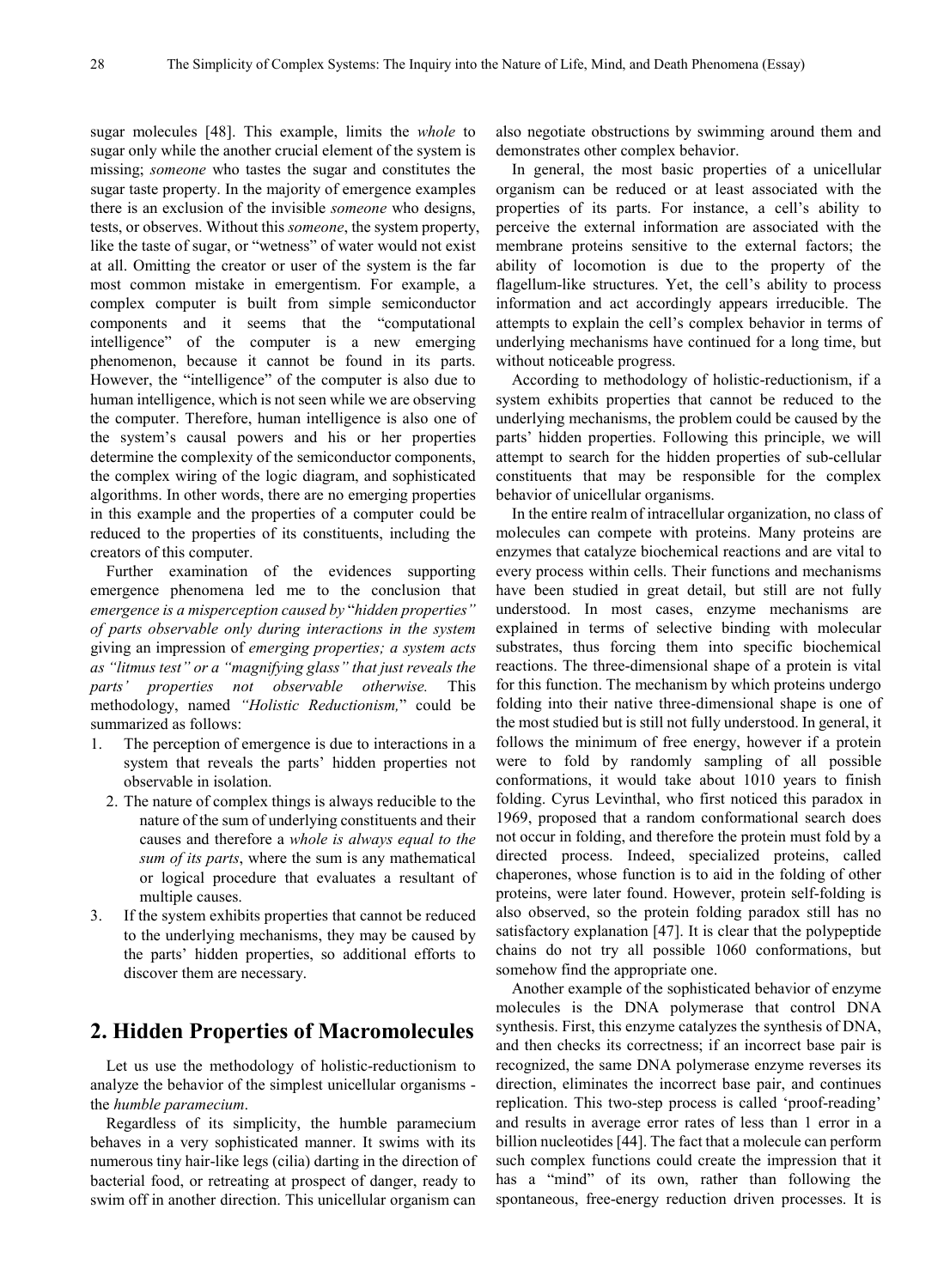important to keep in mind that the term *spontaneous* doesn't explain the complex molecular behavior and instead just conceals a gap between physical forces acting in a linear manner, and the complex behavior of macromolecules. It is why they are often described in the metaphysical terms of a goal-directed, free energy reduction processes.

Stephen Wolfram, in his book, A New Kind of Science [16], proposes the Principle of Computational Equivalence according to which all processes occurring spontaneously in nature can be viewed as computations following the basic laws of nature.

Let us spinoff from this principle and assume for a moment that proteins molecules indeed possess some sort of "molecular computational ability." Thanks to this ability, protein molecules could "figure out" how to undergo the folding process, control the biosyntheses of other macromolecules, collectively manage the cell's regulatory mechanisms, etc. In general, the complex regulatory and behavior mechanisms of living cells could be reduced to "molecular computational ability."

If we accept that molecules may perform complex "computations" and if we adhere to the method of holistic-reductionism, we will be forced to admit, at least as a possibility, that the causation of "molecular computational ability" could be hidden even deeper, on the level of atoms and subatomic structures.

This inference was as unexpected to me then as it is probably unacceptable for the majority of readers of this essay now. Even though this idea is not supported by today's science, I am not aware of impossibility of this proposition. Therefore, admitting that this is a highly speculative inquiry, we should be permitted to continue this analysis.

### **3. Panpsychism**

If we follow the inference from the previous chapter, we have to admit, at least as a possibility, that atoms and even elementary particles may have some sort of computational abilities. By making this assumption, we are stepping on the slippery slope of panpsychism, which recognizes a mental capacity as fundamental property of matter. Panpsychism is not a formal theory of mind and does not necessarily attempt to define mind, nor does it necessarily explain how mind relates to the objects that possess it. Therefore, panpsychism is more of an overarching concept, a kind of meta-theory that views mind as fundamental to the nature of existence [1, 2]. Panpsychism has a long and noble tradition from Greek to western philosophy. Many distinguished scientists and philosophers of the mid-20th century [3, 4, 5, 6] and present days [1, 7, 8, 9] were inspired by panpsychism. However, in contemporary sciences panpsychism experiences broad unacceptance and is seen as merely a vestige of primitive pre-scientific beliefs. Having enough trouble being taken seriously for its substance, the name itself invokes mythology.

Perhaps the most obvious problem with panpsychism is

lack of evidence that the physical world possess any mental characteristics [7]. Nevertheless, it could be argued that all physical phenomena that currently described in terms of the external forces acting on the inanimate world instead could be interpreted in terms of goal-directed mental processes occurring inside elementary particles. For example, an electron could be viewed not as an entity that blindly follows external electrical forces, but a free self-propelled entity that is attracted and therefore actively searching for positively charged particles. Obviously, this is not what we learned in school about physical forces.

Historically, the concept of force, taken originally in analogy to human will power, spiritual influence, or muscular effort, became projected into inanimate objects. In elementary or introductory courses in physics, a force is still interpreted in the traditional animistic manner as a *tendency* or *striving* or *attraction*. In quantum chromodynamics though, the standard model of force is replaced by the ontologically less demanding concept of interaction, which manifests the exchange of virtual particles that mediate this interaction. Clearly, what one calls the fundamental forces of nature are no longer forces in the traditional sense. Modern particle physics seems to support the thesis that the concept of forces has reached the end of its life cycle even though the term *force* continues to be part of our scientific vocabulary  $[10]$ .

If an external force, as physical reality, does not exist, the only source of motion is in the particles themselves, so they could be viewed as independent goal-directed entities and their interactions as an informational exchange. Electrons, for example, while interacting with positively charged particles exchange information (some mediating elements) and if the exchange is beneficial for both interactive particles (lower their free energy) they are attracted to each other – this could be the essence of the *physical force*. The stronger the attraction between particles the more obstacles they are 'willing' to overcome on their way toward each other - this could be the essence of *physical energy*. We may also introduce *memory* as the fundamental property of matter that is equivalent to *inertia*; a particle *remembers* the direction where the attraction/repulsion came from and continues moving in the same direction even after the attraction/repulsion is gone. This way, the memory of a particle is proportional to its inertial mass. For example, the size of memory of neutrons or protons is thousands of times larger than that of electrons.

Similarly, all known physical phenomena may be expressed in terms of particle's *freedom of choice*, *goal, ability to make decision,* etc. It means that if matter looses its 'mind-like' properties, the physical properties would disappear too.

From the perspective of the majority, panpsychism seems to complicate our views on the relatively simple physical processes and in general is a wacky approach to explaining the natural world. For those who agree with this characterization of panpsychism, I suggest to recall the orthodox quantum interpretations, which are broadly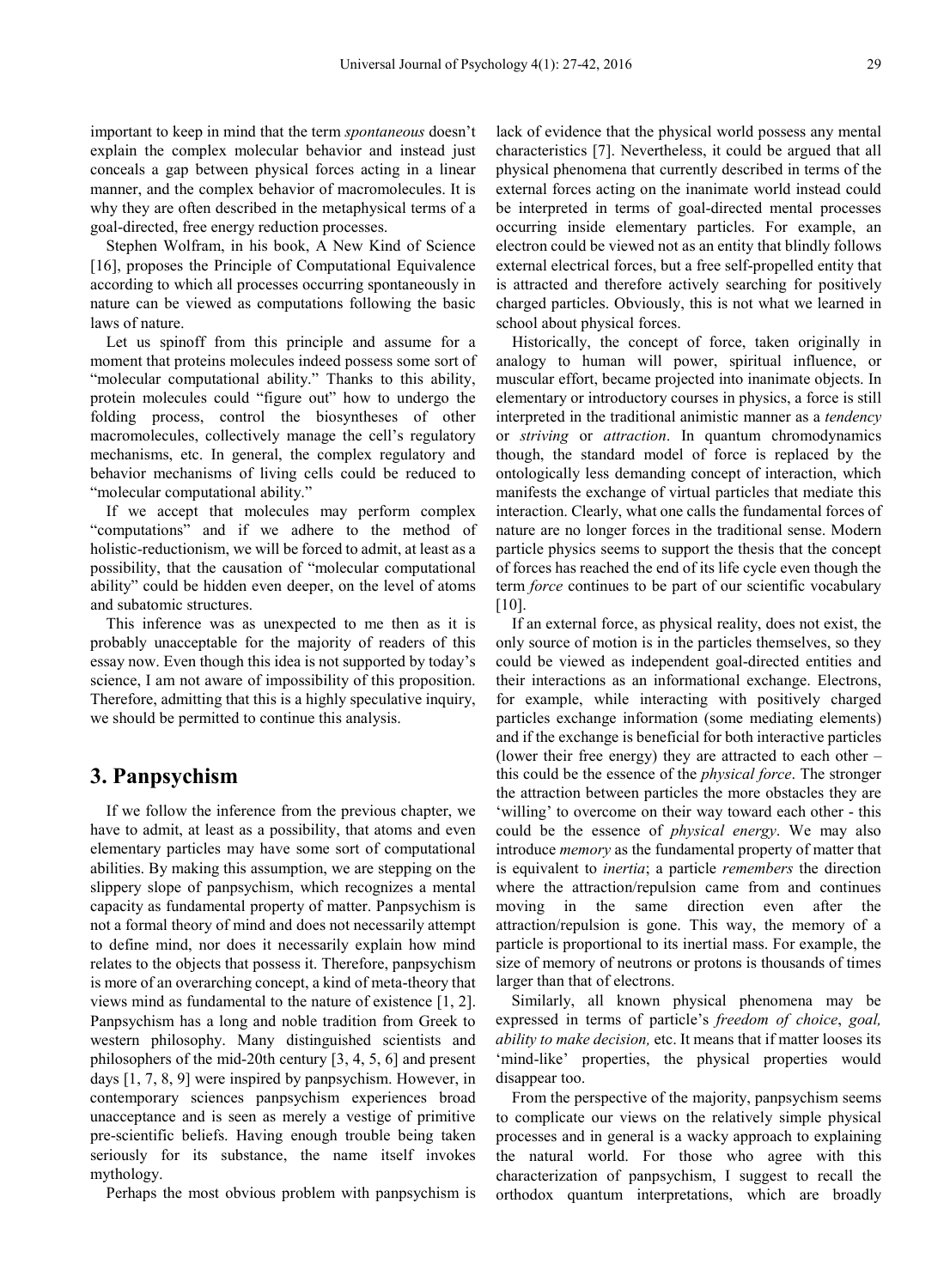accepted as plausible. For example, according to quantum mechanics, fundamental elementary particles exist in many places at once, and actually, they are not particles at all, but rather wave-like ripples in time-space, and by the way, we all exist in parallel universes. Contrary to this 'head-twisting' interpretation of the physical world, the new paradigm offers a realistic and coherent interpretation. For example, wave-particle duality of mater could be explained by a zig-zag trajectory of particle that scans the surrounding space in search for interaction. The notoriously controversial wave function collapse could be explained by particle ceases the zig-zag motion when it finds its target.

The idea that the quantum mechanics could be derived from the particle's zig-zag -like trajectory is not new. It was suggested by Richard Feynman, David Bohm, and Edward Nelson [51] but 'was dead on arrival' because according to the dominated views on physical reality it would require an external "wave like" force to cause this trajectory. In our quantum model, no such force is required. Of course, this subject required much more considerations, which cannot be presented here due to the limited format of this paper.

The views on the physical world as driven by mentality would bridge physical processes with mental and social processes of living organisms, and could explain the similarities between physical and social phenomena. There is an abundance of scientific observations exploring this similarity, regardless that physical processes are governed by supposedly simple mathematically defined forces, while human behavior is governed by a wealth of psychological complexity. For example, it was shown that the movement of people in crowds seems to obey the Maxwell-Boltzmann statistics of the kinetic theory of gases; in situations that enhance the crowd's density, a phenomenon similar to phase transition to a liquid-like state is observed [11]. By employing a model of "self-propelled particles" that obey simple rules of interaction, it is possible to model the dynamics of flocking birds, schooling fishes, the behavior of a human crowd, the complex phenomena of cultural segregation, the spread of crime, the formation and stability of international alliances, the transmission of cultural traits, and economic markets [11, 13].

Following the analogy between physical forces and processes in human society, political economist R.J. Rummel, introduced the notion of force fields into a social environment [14]:

> "…The socio-cultural field is a space-time continuum generated by individual needs. The activation of needs, their transformation from potentiality to actuality provides regions of energy in the field…Thus, the socio-cultural field is a force field…"

The description of complex social processes using a physical model aims to provide the simplest possible description. The physical sciences are mostly successful in explaining our world using relatively simple mathematical formalism, thus it seems there is no room left for the theory

that atoms and molecules hide intelligence. For intelligence, we would rather look into a telescope than into a microscope.

Let's put ourselves into the shoes of those whose intelligence may be ignored. Imagine that some extraterrestrial civilization is studying our planet from far away. Suppose that the extraterrestrials are millions of times bigger than us so for them we just a particle of dust. Because these extraterrestrials assume that all intelligent life forms in the universe should be similar to themselves, including in size, they do not expect to find any intelligence in the human particles. At the same time, extraterrestrial scientists are puzzled by the sophisticated infrastructures resulting from seemingly chaotic behavior of the human particles. After some examination of this phenomenon the extraterrestrials find the correlation between money and human behavior; all humans seem to be attracted to money with a force proportional to its quantity; the more money that is at stake, the more obstacles the human particles overcome in order to get them. This is very similar to the physical world; the motion/action of any physical object is proportional to the attracting force and inversely proportional to the magnitude of the obstruction. Following the principle of the simplest explanation, extraterrestrial scientists concluded that human's behavior is governed by the money force field that drives all human interactions.

However, exceptions to this rule are also observed; sometimes, some human particles act in violation to the money force field by ignoring them. Yet the extraterrestrial scientists defend their theory by pointing out that the quantum particles behave the same way. Their behavior also is not fully deterministic, and only the probability of the micro event is predicted by quantum mechanics. Using the money force theory, extraterrestrial scientists indeed were able to explain the majority of phenomena observed in human system. Therefore, it was concluded that no further study of the simple human particles is necessary.

Likewise, for a great majority of applied sciences, the atom is ground zero, the foundation of all other knowledge, and therefore there is no practical significance in exploration below this level. It is believed that if particle physicists will one day find a complete, profound, and satisfying explanation for the existence and properties of neutron, protons, and electrons, our knowledge of chemistry and biology will not benefit at all. Nevertheless, the foundation of our sciences may not be as sturdy as it appears. Despite the wide acceptance of quantum mechanics as the basis of physical scientific disciplines, the controversy around it that started more than eighty years ago is no mere historical footnote. It is still argued by some that quantum mechanics gave a useful but fundamentally incomplete account of the physical world and that certain vital areas of quantum mechanics are covered not by convincing computations, but by a transparent tissue of ideology. In the history of science the small group of mavericks, who have made a major contribution to quantum mechanics like Albert Einstein, Eugene Wigner, Erwin Schrödinger, David Bohm, and Paul Dirac expressed grave doubts that quantum theory gives us a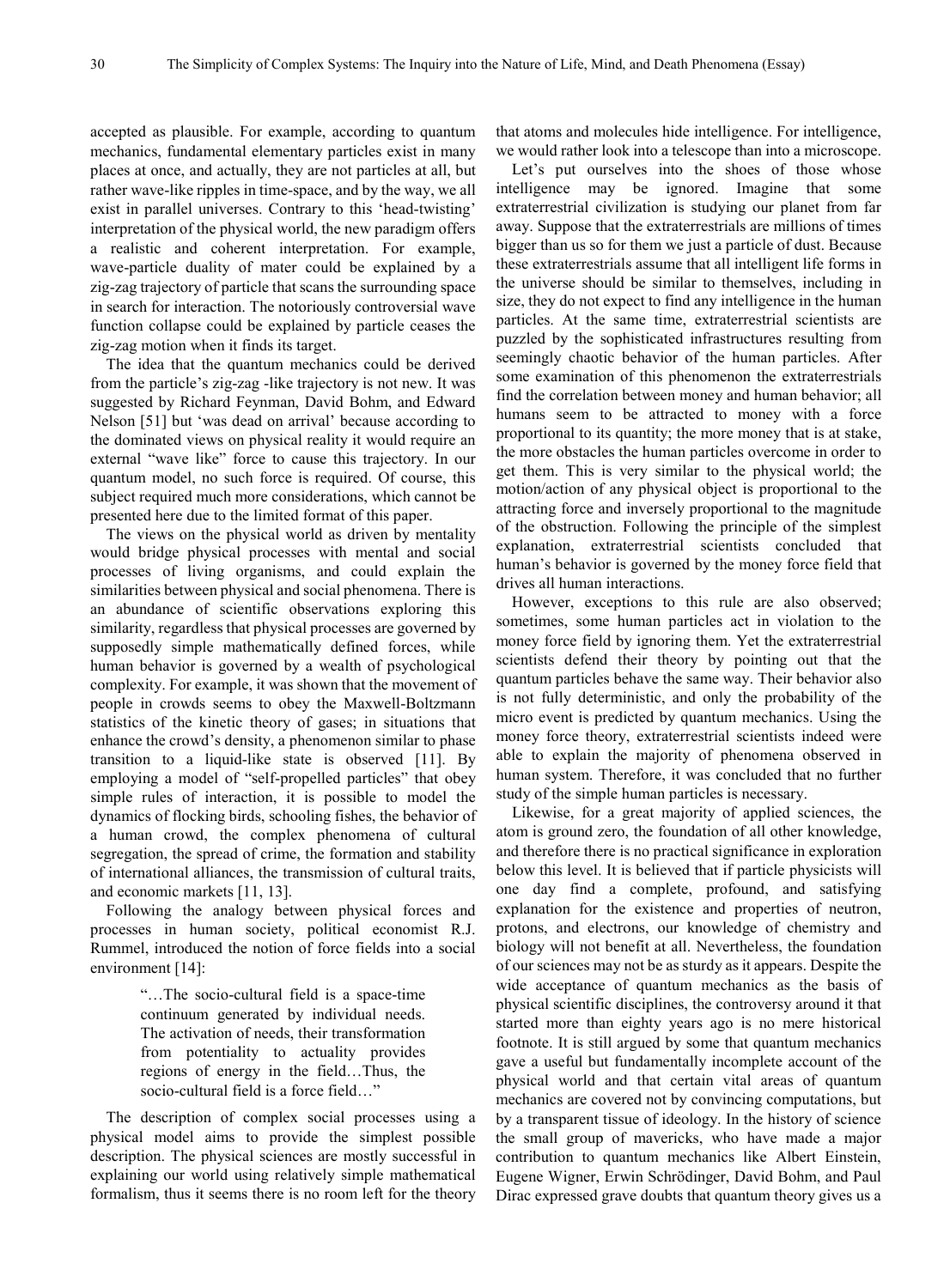true view on reality [15].

Advocating for panpsychism is an uphill battle, because it suggests a radically different worldview, challenging our imagination and existing paradigms at their roots. To be taken seriously, panpsychism need to demonstrate its superiority in the interpretation of natural phenomena. Several examples demonstrating the power of the new paradigm in solving the most challenging problems faced by modern sciences are presented below.

# **4. Consciousnesses**

While considering the mind-like properties of matter we have to explain how they may relate to consciousness, that is, our subjective experience and awareness. The mystery of consciousness is certainly one of the most persistent problems in the philosophy of the mind and is the subject of much research in psychology, neuroscience, artificial intelligence, and is even discussed within framework of quantum mechanics.

Within the philosophy of mind, there are number of different approaches to this phenomenon, but the two major schools of thought are dualism and monism. According to dualism, there are two kinds of entities, matter, and mind. Religious and mystical teachings are prime examples of dualistic views. The central problem for dualists is how mind and matter relate to each other.

Monism is the position that mind and body are ontologically the same kinds of entities. For example, within the physicalist doctrine, consciousness refers to physical and chemical processes occurring in the brain.

The panpsychism advocated here holds monistic views on consciousness, because it presents mentality and physicality as two interpretations of the same reality; the universe is made of fundamental particles having consciousness and intelligence (although with a very impoverished degree and kind of content) that determine physical properties of matter.

While individual particles may contain a negligible level of conscience, the group that shares their conscience experience/information would form a collective/cumulative conscience. *The collective consciousness could be defined as the total amount of information shared (circulated) among*

*members of the system. This means that without sharing the information, the system cannot be considered conscious, regardless how conscious their members are.*

To evaluate the system's collective consciousness it would be useful to introduce the factor of Relative Cumulative Consciousness (RCC) as follow:

$$
RCC = \sum I_{shared} / \sum I_{total} \times 100\% \tag{1}
$$

where:

*∑I total* the total amount of conscious information available in the system's constituents (shared or not).

*∑Ishared* only shared conscious information.

For example, if all constituents in a system share 100% of their conscious information the systems' RCC is 100% and its cumulative consciousness reaches a maximum. A hypothetical example is a group in which the members are linked telepathically, thus having unrestricted access to each other's internal information. However, if there is no information sharing in the system, its RCC*,* and cumulative consciousness accordingly is zero, even though individual members may possess consciousness. These types of systems should be called aggregates. For example, noble gases could be an example of nearly zero conscious systems, because their molecules aren't involved in any attractive interaction (that constitutes information sharing). Actually, in this case it would be hard to call this gas a system, even if it is forced into some sort of boundary (like a bottle, tank, etc.) because the molecules do not comply with a system's definition as *interdependent* entities [53]. Rather, these types of entities should be called aggregates, (forced to stay together). Most non-living objects, a rock for example, could be viewed as an aggregate, because the physical integrity of a rock depends on the limited bonds between only the adjacent elements, which do not form network-like bonds. Some living and even social entities should be also called aggregates. For example, a population of inmates in prison that are forced into the boundary of the jail, or passengers on public transportation trapped within the boundary of a public vehicle do not form network-like bonds, practically don't share information, and therefore their RCC may not exceed that of a rock.





**Figure 1.** Aggregates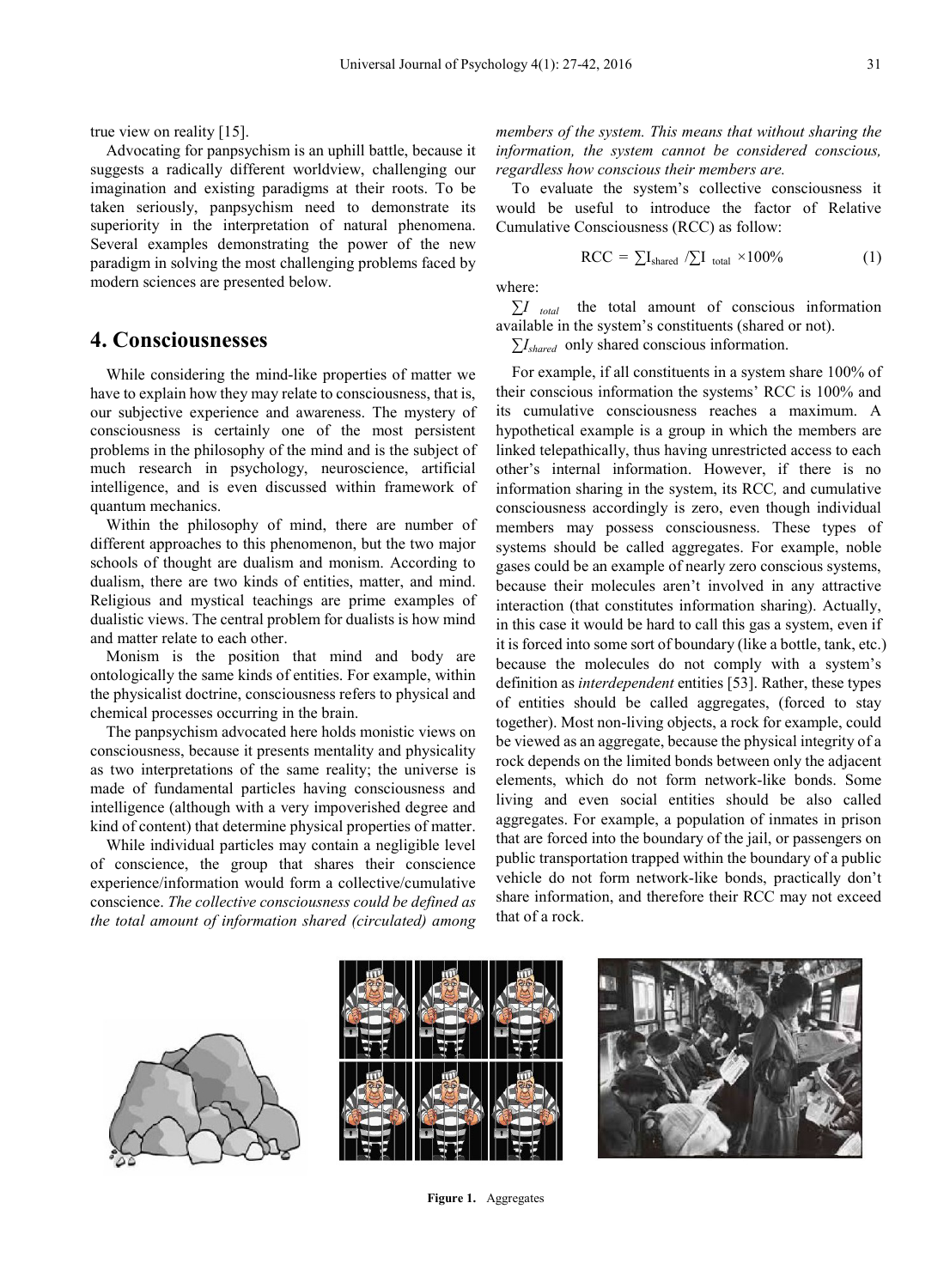Following the views on consciousness advocated here, the majority of conscious events, especially in non-living systems, are undetectable, because often we cannot observe informational exchange inside the system. However, we may examine the networking capabilities of the system as prerequisite for information sharing and based on this characteristic predict the possibility and degree of collective consciousness. Below we will examine the most common systems.

Let us start with an atom that consists of interacting protons, neutrons, and electrons.

The protons and neutrons interact by very strong nuclear forces while electrons interact with protons with much weaker electromagnetic forces. Based on the assumption that information exchange determines the strength of physical forces, it can be concluded that the information exchange within atomic nucleus is significantly higher than between protons and electrons. This means that the collective consciousness of an atom is mostly accumulated in the nuclei,. Taking in account the suggestion in the previous chapter that the inertial mass of a particle is the physical equivalent of its memory, the nucleus should be the major depository of an atom's conscious experience.

The next hierarchical level of matter is a molecule, in which two or more atoms share their outermost electrons resulting in interactions called chemical bonds. According to the Molecular Orbital Theory [17] electrons are not assigned to individual bonds between atoms, but spread over the entire molecule (as long as permitted by certain quantum rules) facilitating the sharing of conscious experiences among individual atoms and this way playing a key role in forming cumulative consciousness of the molecule. Obviously, the larger the molecule the higher its cumulative consciousness is. However, size by itself is not enough to achieve high cumulative consciousness. For example, in a large macromolecules existing in the form of a long, linear chain, electrons cannot provide information sharing between distant parts of the molecule. This is why polymer molecules of plastic, regardless of their size of several thousand repeat units, should have a relatively low RCC. Yet, if a long, linear macromolecule is folded into compact globular structure, it enables the interactions between its remote regions; this enhances the information exchange, and consequently results in a high RCC of this macromolecule. It may not be a coincidence that these types of macromolecules are prominent in biological structures.

An example of such molecule is DNA, which is made from the millions of repeating nucleotides. In the cell, the DNA molecule is supercoiled and folded in a way that makes interactions among distant parts of the DNA molecule possible, especially in the eukaryotic chromosome, where it is supercoiled around histone proteins forming fibers that are coiled upon themselves numerous times [18]. This tight packaging enables interactions among various parts of the DNA/protein conglomerate and as a result, chromosomes should have a very high RCC. Taking in account the enormous size of a chromosome, its total *Cumulative*

*Consciousness* could be the highest among other macromolecular structures of the cell. This makes me think that genomic DNA contains not only genetic information, in the form of DNA code, but also may store the *epigenetic* information in the form of conscious experiences inherited from the previous cell generations.

Another example of systems that may have a considerable degree of *Relative Cumulative Consciousness* are dissipative systems operating far from thermodynamic equilibrium. Examples are cyclones, hurricanes, Bénard cells, Belousov-Zhabotinsky reactions, etc. These systems exhibit a high degree of long-range correlations and act as a whole indicating network-like interactions that are prerequisite for the rise of collective consciousness. For example, in the Belousov-Zhabotinsky reaction, the characteristic of chemical oscillations indicate that molecules must have a way to 'communicate" over a distance exceeding the normal range of interaction between molecules hundreds of millions of times [19]. Therefore, dissipative systems should have considerable information sharing within them, and therefore corresponding degree of *Relative Cumulative Consciousness*.

The next level of organization is a living cell. In context of thermodynamics, cells exist in a state far from equilibrium and many of their mechanisms are examples of self-organized dissipative systems. A cell maintains itself through the constant exchange of products of metabolic reactions migrating within the cell, often over long distances. This could be viewed as an informational exchange that complies with a prerequisite for collective consciousness.

The most visible role in controlling metabolic mechanisms and communication within the cell belongs to protein molecules. Using the extensive network of endoplasmic reticulum as "public transportation," proteins can travel throughout the cell, often being marked with short signal sequences of amino acids that function like a postal code for the target destination (Campbell [2002], p. 320). Proteins may also exchange information using intra-protein communication by which proteins interact by modifying their structural microstates [20]. A vast number of these microstates, like "molecular sign language," could convey a complex message, and this way may enable the sharing of a complex conscious experience. Taking in account the sophistication of controls provided by proteins and their role in the information sharing within cell, collectively, proteins should play a key role in the cell's intelligent abilities and cumulative consciousness.

Moving from a cell to an organism, we arrived at the main battlefield where various competing philosophical and scientific theories are trying to solve the mind-body problem. The views on consciousness advocated here simplifies this problem, because it is expected that the cells of our body already have some degree of consciousness, so what is left is to explain how the inferior consciousness of cells is transformed into the superior collective consciousness of the organism, a human for example. We have to just look for the place in our body that complies with the prerequisite for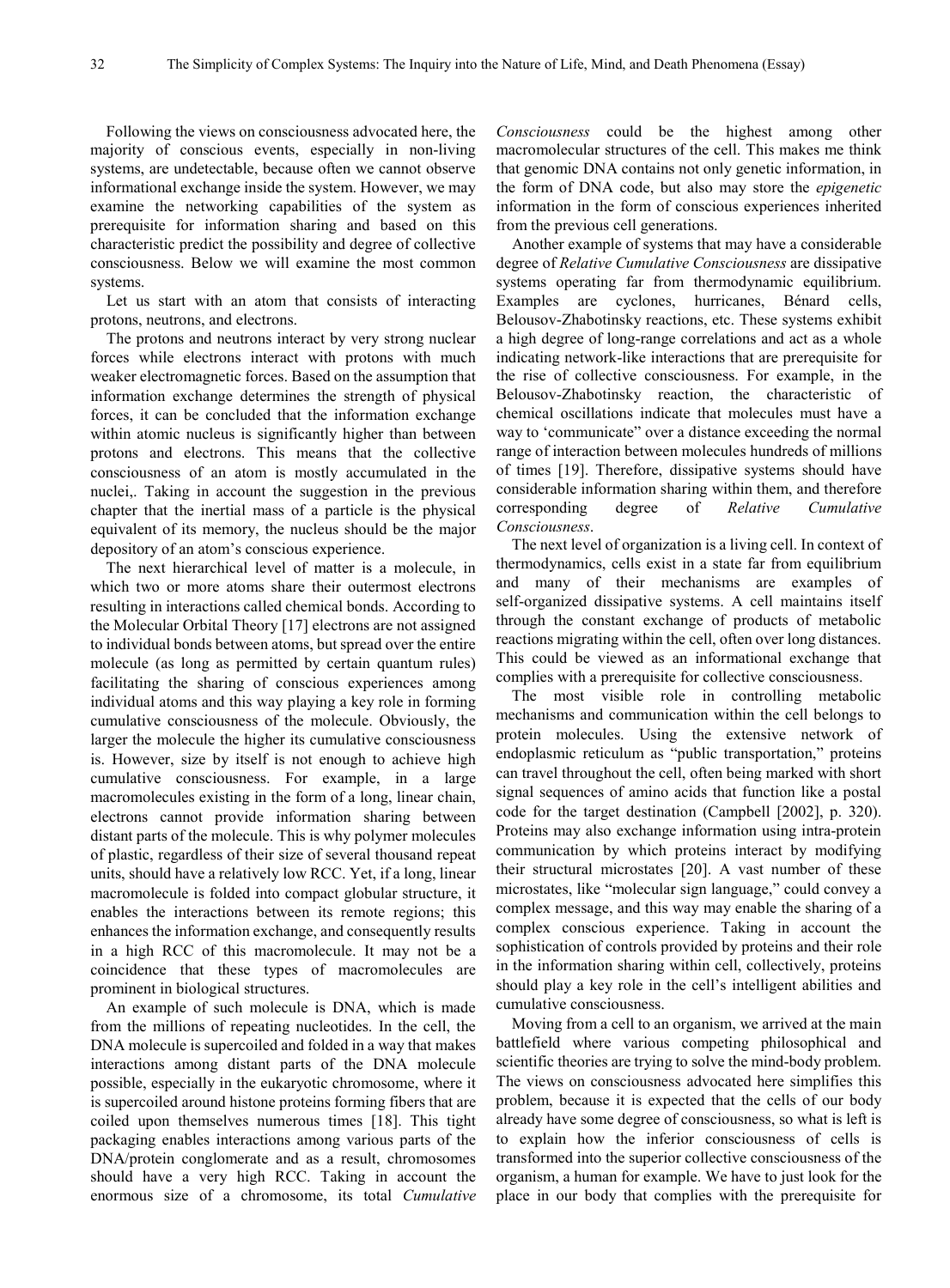collective consciousness, the place where the conditions for information exchange among cells are the most favorable.

If we knew nothing about our body, but only its detailed microanatomy, we should be able to conclude that the most conscious part of our body is the brain, because its cells form the most prevalent communication network. By further examining neuron connections in the brain, we would find that the highest degree of networking is achieved within cerebral cortex, which has a vast majority (as high as 99%) of connections within itself rather than with subcortical areas [21]. Therefore, the cerebral cortex should play a dominant role in representing our consciousness. That is in agreement with traditional views on the role of cerebral cortex in human consciousness [22, 23].

The evolution of human communication, from speech, writing, printing, radio, TV and finally internet and social media, enhanced the sharing of our everyday experience, emotion, knowledge, thoughts etc. Our awareness of the world is no longer limited to our senses; we learn from each other's experiences, and so begin to accumulate a collective body of knowledge about the world that links us into one worldwide community. In *The Global Brain*, Peter Russell argues that humanity is on its evolutionary path to a "global brain" of collective consciousness [24]. It is hard not to agree with Russell's assessment about the evolution of human organization. Our society still has a long way to go until we reach the RCC of our brain or even the social organization of ants and bees, which seems are way ahead of us.

### **5. Redefining Intelligence**

Despite the variety of concepts of intelligence, practically all of them define intelligence in terms of various human-like mental abilities, but there is no agreement which trait is more important in defining intelligence. It seems that the most promising is the theory of Multiple Intelligences developed by Howard Gardner by which human intelligence entails a set of specific skills and abilities [25]. Gardner argues that intelligence, as it is traditionally defined, does not sufficiently encompass the wide variety of abilities humans display. For example, a child who masters multiplication easily is not necessarily more intelligent overall than a child who struggles to do so. The second child may best learn through a different approach, or may even be looking through the multiplication learning process at a fundamentally deeper level that hides a potentially higher mathematical intelligence than in the one who memorizes the concept easily. Some who cannot do well in mathematics could be stronger in another kind of intelligence and may excel in a field outside of mathematics.

Using the theory of *Multiple Intelligences* and combining it with the Stephen Wolfram's *Principle of Computational Equivalence* that "all processes occurring spontaneously in Nature can be viewed as computations" [26], we can build the new general theory of intelligence that incorporates not only human intelligent abilities, but intelligent abilities for any living or non-living system.

The foundation of this theory of intelligence is the notion

that *any process occurring in living or nonliving nature can be viewed as a goal-directed problem solving process* to achieve maximum entropy, or adaptation, etc. For example, the trajectory of a thrown stone, the self-assembly of molecules, snowflake formation, or any adaptive behavior of living organisms, all could be viewed as problem solving processes. This way the synthesis between the theory of Multiple Intelligences and Principle of Computational Equivalence could be formulated as follows:

> *Intelligence is a collection of the specific problem solving (intelligent) abilities, where, solving a problem is any spontaneous or goal-directed adaptive behavior of any living, non-living or artificial system.*

According to this theory, we cannot measure intelligence as a whole, but specific abilities only. Each individual ability could be measured in the process of interaction with a specific problem or class of problems.

> *The value of a specific intelligent ability to solve a specific problem or specific class of problems (within specific timeframe) could be determined as the probability p of a correct answer.*

The value of specific intelligent ability (lets call it a *Grade*) could be ranged from 0 to 1. For example, if an individual has been solving specific types of problems with 50% success rates, this person's intelligence, relative to this type of the problems, is 0.5 grades.

#### Who is more intelligent?



#### What problem is more complex?

#### **Figure 2.** Intelligence and complexity

The problem solving ability is *relativistic* in nature, because it is measured in reference to a specific type of problem. For example, who is more intelligent: Mathematician, Composer, or Writer? Obviously, the answer depends on the specific type of problem that is selected for testing: to prove a theorem, compose music, or write a story. By the way, the same relativistic approach could be applied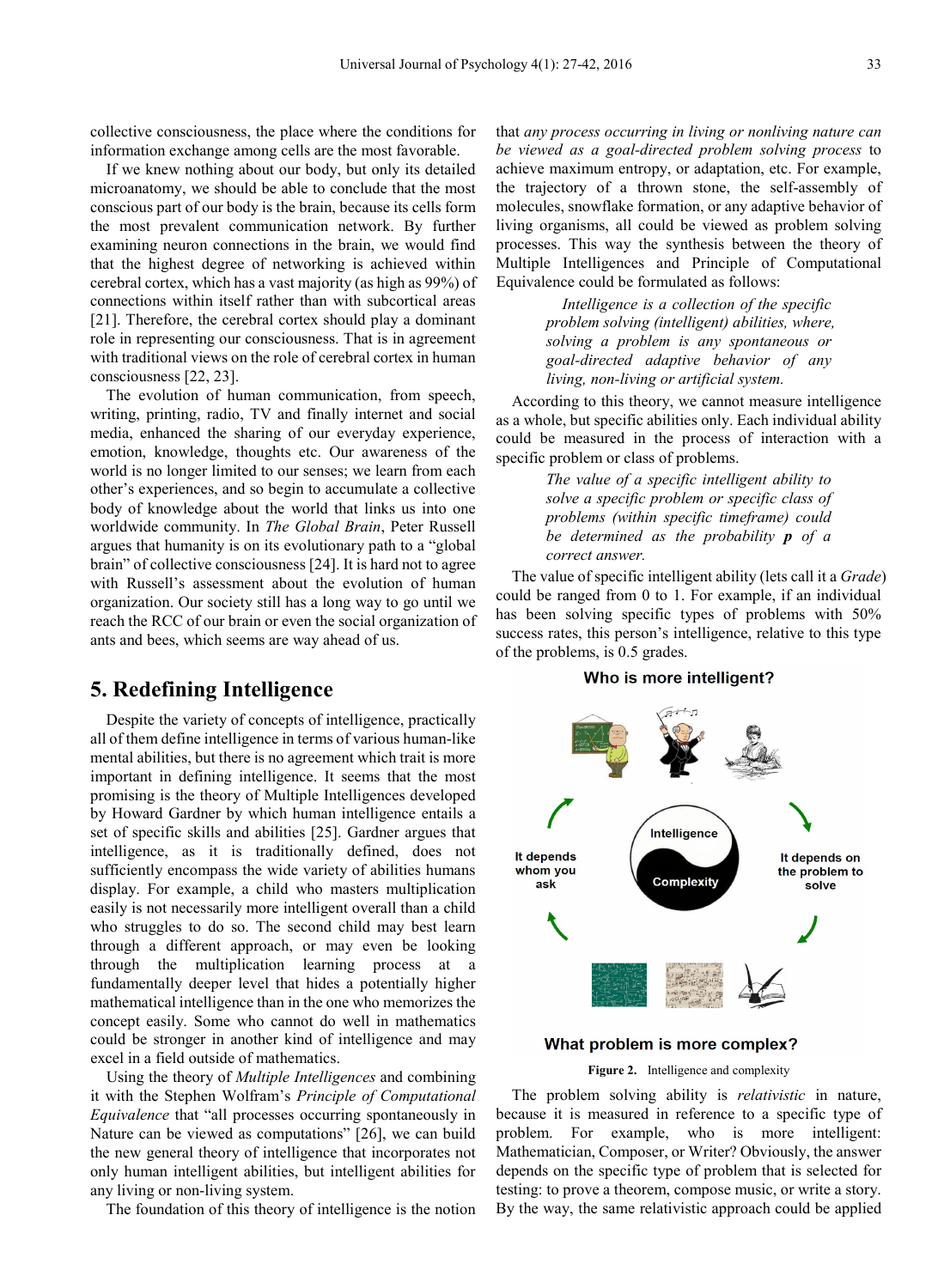to measuring the complexity of the problem by referencing it to a specific intelligent ability. For example, what problem is more complex; to prove a theorem, compose music, or write a story? The answer depends whom we ask: Mathematician, Composer, or Writer (see Fig. 2).

This way, intelligence and complexity are both relativistic in nature and complementary to each other that could be expressed as follows:

Complexity + Intelligence = 
$$
1
$$
 (2)

Incidentally, the proposed relativistic approach to complexity is at odds with dominating views. Since its introduction almost 100 years ago, scientists continue define complexity as an absolute category [27], but they still cannot come to terms with the illusive nature of complexity.

However, let us return to the main subject of this chapter – the theory of intelligence, which we may call the *Relativistic Theory of Intelligence.* This theory allows us to measure and compare the intelligent abilities of any systems; living, nonliving, natural or artificial. For example, let us compare the problem-solving ability of a human brain to that of a calculator. If a problem entails a calculation of large numbers, the simple calculator would have a higher score for this specific intelligent ability than a human. However, if we replace the problem with one that requires a common sense, a human will demonstrate his/her superiority. Following this approach any system could be superior in solving a specific problem or performing a specific task. For example, for a molecule of protein, this task is a protein folding; for an enzyme molecule, this task is catalysis of biochemical reactions; for atoms this task is self-assembling into molecules. We humans are overflowing with all sorts of superiorities, but still cannot compete with atoms in assembling even the simplest molecule due to the difficulty of an analytical solution to the n-body problem, so an approximation is used instead.

Measuring the specific intelligent ability by using a specific problem is a straightforward procedure. To compare *different* intelligences *as a collection of various problem-solving abilities*, we have to assign a *weight factor* to each of these abilities. A judgment of intelligence in every society is based on subjective weight factor. In a modern society, this weight factor gave preference to academic abilities. For example, we regard Bob, who speaks Latin and holds a PhD in philosophy, as more intelligent than Steve, who is a high school dropout. However, Steve has exceptional hunting abilities and if judged by the members of a primitive hunter-gatherer tribe, Steve would have a higher score than Bob despite his impressive Curriculum Vitae.

If someone would mention that "Mr. Smith is very intelligent man," you may want to clarify "Intelligent, to do what?"

# **6. From Intelligent Elements to Intelligent Systems**

One of the arguments against panpsychism is that it cannot

account for the relation between higher- and lower-order minds; if mind is supposed to exist in atoms, then higher-order minds, such as the ones that humans have, must be some kind of combination or sum of these lesser minds. This argument is called the Combination Problem [7]. An attempt to address this challenge is presented in this chapter.

As we defined in the previous chapter, intelligence is the ability to solve a problem. Obviously, the more complex a problem is, the higher level of intelligence is required to solve this problem. It is apparent that a group of individuals is able to solve a more complex problem than an individual member. Probably, the most efficient way of solving complex problem by a group is by dividing the problem into multiple sub-problems of lower complexity and solving them piece by piece. However, often a problem cannot be divided into simpler sub-problems; in this case, a *consensus* approach can be used instead. In this respect, each member of the group solves a problem independently and then compares the results with other members; non-identical results will be canceled out as incorrect, but the result selected by the majority represents the solution defined by a group.

Not every body would agree with the *consensus* as the solution of a problem. They would argue that the majority advocating a particular solution might have little or nothing to do with finding the right answer, in other words, the *truth*.

The word *truth*, in the common language, means to be in agreement with fact or reality. However, this word has no single definition about which professional philosophers and scholars agree. According to the *Consensus theory* [28] *truth is whatever is agreed upon* by some specified group. According to the theory of *Social Constructivism* [29] the *truth* is constructed by social processes and it is historically and culturally specific. Both of these theories implicate that there is no absolute *truth*, but relative truth only.

Let us go back to the group that is solving a problem using the consensus approach. Say a group of *m* individuals is solving an open-ended problem that has one correct solution and an infinite number of possible incorrect results. These individuals are working independently, but at the end compare their results. We consider that the group solves this problem (achieves consensus) if at least two members of the group come up with the same answer, while the rest will come with dissimilar results. The probability that at least two members of a group come up with the same answer (solving the problem) is defined as follows:

$$
P_g = 1 - (1 - P_m)^m - m P_m (1 - P_m)^{\wedge (m-1)}
$$
 (3)

where:

 $P_m$  the probability of solving a problem by any member of the group.

 $P_g$  the probability that at least two members of the group come up with the same result that meets the definition of consensus solution of the problem.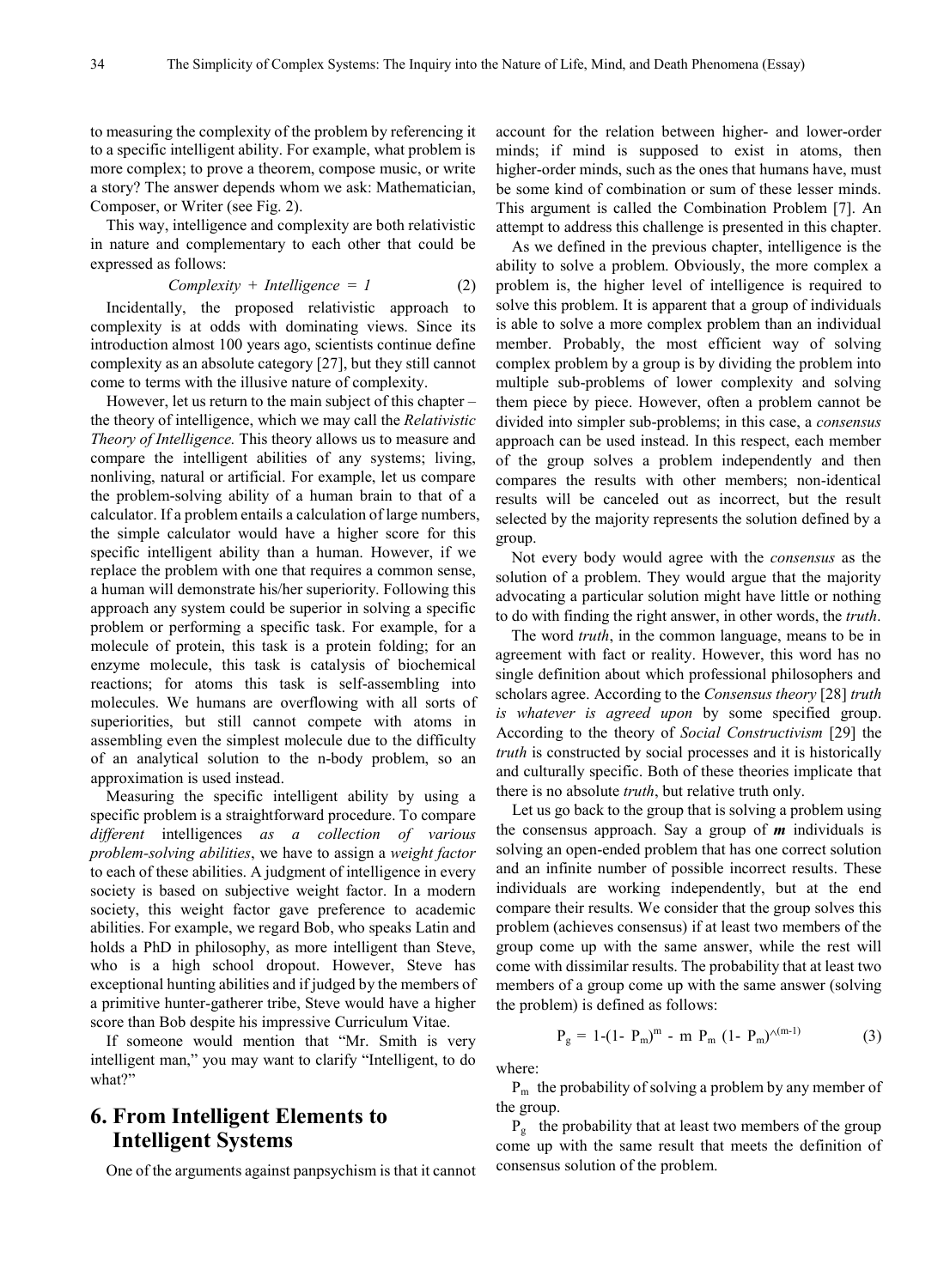

**Figure 3.** Accumulated intelligence of a group

As seen from Fig. 3, the group accumulates the intelligent abilities of its member, thus having a higher probability of solving a problem.

> *This way, higher-order intelligence arises from lower-order intelligence as a sum of the lesser intelligences, and in this way a higher mind arises from lower minds.*

However, the system may not achieve the needed level of intelligence because its size may be limited. This could be overcome by the formation of multiple systems that cooperate among each other, thus collectively forming a higher level of intelligence. This process of cooperation among intelligent systems is seen here as the foundation of hierarchical organization of matter and intelligence. *The hierarchical organization allows unlimited accumulation of intelligence from one hierarchical level to the next, from the limited intelligent abilities of elementary particles to the enormous collective intelligence of human society.*

# **7. Perception of Intelligence**

By promoting the idea that intelligence is all around us, we should answer these questions: why do not we recognize its presence immediately and directly in any object we touch or observe? Could there be something wrong with our perception of reality?

Indeed, our perception of intelligence is limited only to the mental processes that can be revealed to us directly, mostly in the form of human language. Therefore, we do not recognize the intelligence of other species and even some human mental abilities unless they are rationally communicated. For example, a professional basketball player is making a split second decision based on subconscious mental processes that involve analyzing the arrangement and speed of other players, foreseeing their next move, manipulating the attention of rival players, and only then he or she executes the maneuver in order to score a point. Regardless of the exceptional performance of these mental processes occurring in the athlete's brain, these processes are

not observable and therefore cannot be perceived as intelligent. At the same time, if someone provides a rational description of these mental processes, the description itself, regardless of its correctness, will be considered as intelligent. This is why all our abilities that result from non-observable subconscious mental processes are discriminated against from being recognized as truly intelligent. Even such human endeavors as art are not perceived as truly intelligent, but rather genius, gifted, exceptional, talented, etc., because the subconscious mental processes artists employ cannot be traced or rationalized. To demonstrate intelligence, it is not imperative what you accomplished, but how you communicate your achievement. Often well-articulated failure is received as more intelligent than poorly presented success.

Hence, if non-communicable mental processes are not recognizable as intelligent, then nonliving systems have no chance of being perceived as intelligent, regardless of their superiority in performing complex tasks. Elementary particles effortlessly and unmistakably assemble themselves into atoms, while we cannot accurately model them due to the n-bodies problem. Protein molecules perform an exceptionally complex folding process, yet scientists still do not understand this mechanism. Crystallized water forms an abundant variety of near-perfect snowflakes, yet we still not fully understand the mechanism of their creation.

We may perceive intelligence if we are able to observe its problem solving ability. For example, if we observe a man who is building a house, we are witnessing his goal-directed problem solving ability. If this man achieved his goal and built a perfect house, we may never observe this ability again. However, if the house didn't perfectly accommodate all of the needs of this man, he will continue working on rebuilding, improving, expanding, and fixing his house, and this way making his problem solving ability constantly observable.

We are able to observe the goal-directed ability of living systems because they never fully achieve their goal and therefore are constantly adapting. In contrast, nonliving systems always unmistakably achieve their goal of minimum of free energy in their spontaneously occurring dynamics.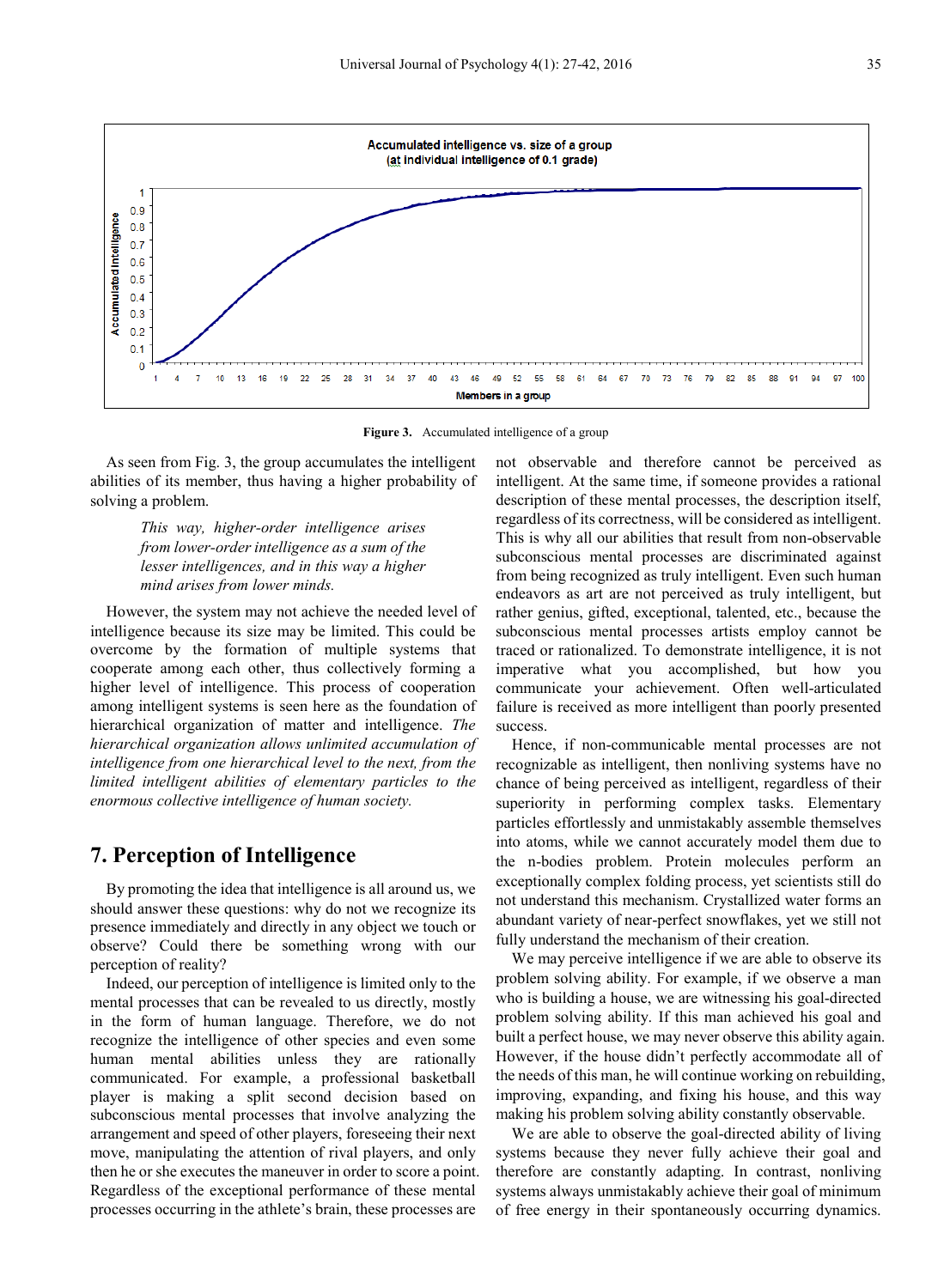Their problem solving abilities in search for equilibrium always have a 100% success rate. An electron always finds its way to a positive charge; a chemical reaction always yields the predicted final product; a thrown stone always finds its way to the ground, a river always find its way to the ocean. In contrary, there is no living system that achieves a 100% success rate in solving their problems; mistakes are inseparable characteristics of living systems. Using this observation, we may draw the line between living and nonliving systems as follows (Warning: Please buckle up we are going upside down):

> *If a system is solving a problem with a 100 % success rate, it belongs to nonliving systems, however if a system makes mistakes and has success rate < 100 %, it belongs to living systems.*

Why living systems are "less intelligent" than non-living systems is a very good question, but to find the answer we need to move to the next chapter.

# **8. Connecting the Dots: The Goal, Result, and Origin of Life**

Since we are talking about intelligent systems that solve problems, we have to consider two possible outcomes: the correct answer and an incorrect one. It is natural to assume that if a system is solving a problem, say searching for equilibrium, and gets the correct answer, the system will approach the equilibrium, but the incorrect answer leads it away from its destination.



**Figure 4.** Trajectory of the random search

Imagine a fisherman who lives on a small, remote island. Every day, he takes a boat to fish within a visible distance from the island and therefore he has no problem to find his way back to shore. However, one day, by accident, he gets farther from the island so he cannot see it any more. In this case, the complexity of the problem to find the island may exceed the threshold of this man's ability and as a result the more this man tries to find his island by searching randomly, the further he moves away from it (see Fig. 4). If one

observes this fishermen moving away from the island, the observer may assume that the man has the goal to sail towards open water rather than find the island.

This example was used somewhere as an analogy for the emergence of non-equilibrium systems. Non-equilibrium thermodynamics that studies these phenomena considers the two outcomes of the thermo dynamical evolution. If a system is not far from equilibrium, it develops toward equilibrium (as all nonliving systems do), but if a system, as a result of fluctuation, went far away from thermodynamic equilibrium and passes the critical point (Edge of Chaos), the system may engage in chaotic behavior causing various types of self-organization processes that push it farther and farther away from equilibrium. Significant accomplishments have been made to extend these self-organization processes into the realm of living organisms and social systems [19, 30].

The analogy between the man, who is moving away from his destination after being lost in the open water, and the processes of self-organization that move away from equilibrium, lead me to think that both of these events manifest the same phenomenon of an intelligent system that is moving away from the destination as a result of being lost. The evolution of nature on our planet had been developing away from equilibrium toward increasing complexity, but now I would question if this evolution is the "inspiration" of nature. Instead, I would consider that due to random fluctuation, intelligent systems could be pushed far from equilibrium, where the complexity of the problem to find equilibrium exceeds systems' intelligent ability. That leads to inevitable mistakes and instead of approaching equilibrium and simplicity, the system moves further and further from the goal into a web of chaotic and complex behavior. Following this observation, we are coming to the central concept of this paper, which could be stipulated as follows:

> *Intelligence is the fundamental property of matter that is not recognizable in nonliving, equilibrium systems. However, if a system steers far enough from equilibrium and passes the critical point, the inevitable mistakes in search for equilibrium push the development of this system further away from its goal in the direction of self-organization and complexity, revealing system's intelligent abilities. However, we do not recognize this property as intelligence; instead, we call it LIFE.*

# **9. Abiogenessis and Biological Evolution**

It is often argued that one of the most fundamental laws of nature, the second law of thermodynamics (increasing entropy and disorder), is incompatible with the transformation of matter from disordered atoms and molecules into the self-organization of complex structures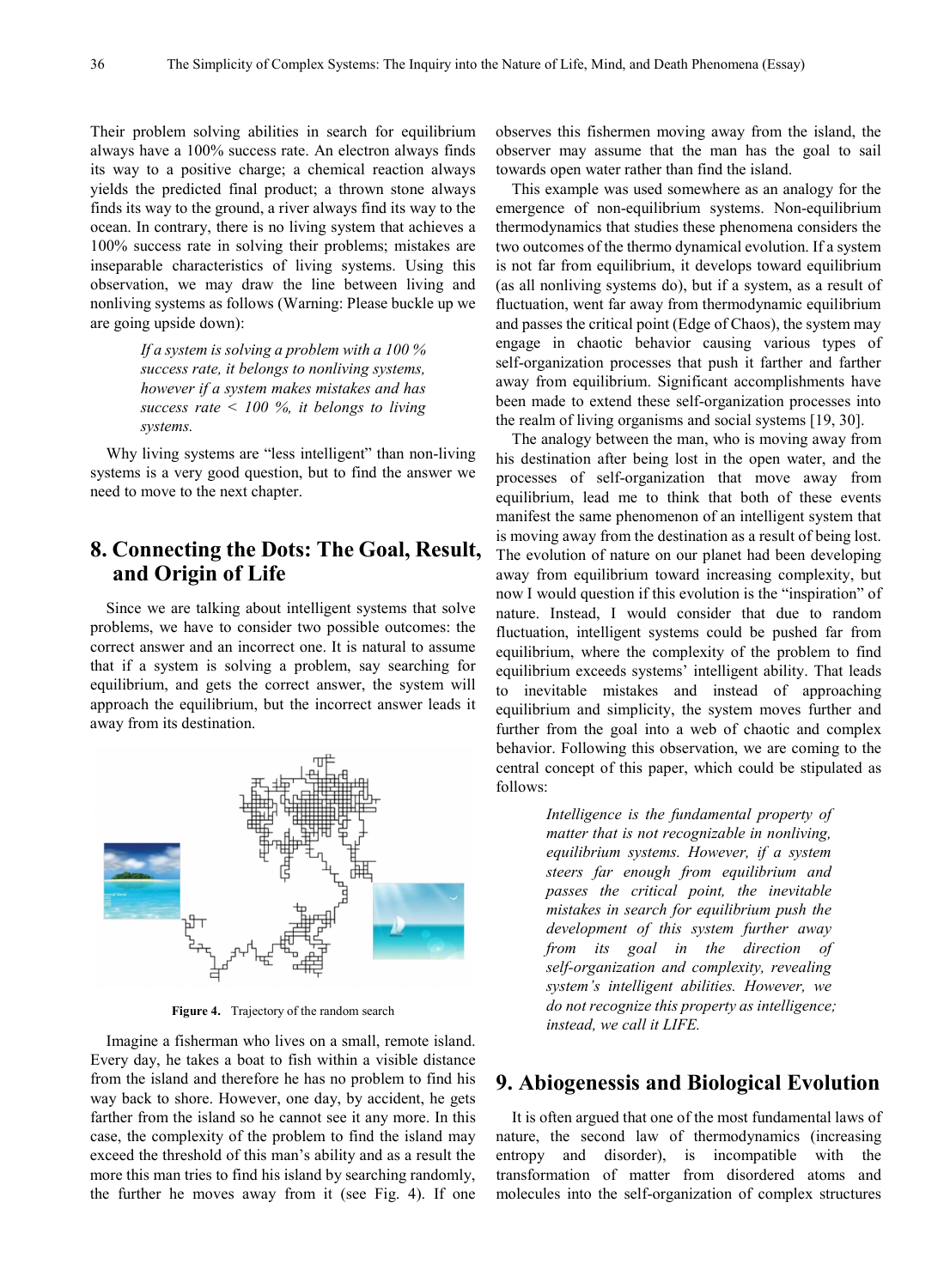[12]. However, far from equilibrium, entropy production "takes a back seat," the principle of self-organization dominates and the question of the origin of life appears in a different perspective; once the conditions for self-organization were satisfied, life became as inevitable as rain on a cloudy day [39].

The advent of non-equilibrium systems is the inevitable outcome of the evolution of inanimate matter. This evolution, from simple to increasingly complex molecular systems, leads to exponentially increasing complexity (combinational complexity) to find equilibrium, while the problem solving ability of these systems grows only logarithmically (see Figure 3). Eventually, the complexity of the problem to find equilibrium should exceed the intelligent ability of these systems leading to inevitable mistakes, complexity, and self-organization far from equilibrium. That is seen here as the foundation of Abiogenessis.

In accordance with dominant paradigms, the emergence of life relies on rare (and many argue improbable) chance. According to Neo-Darwinism synthesis, evolution is a blend of a chance and selection; chance in the creation of new genetic variations by mutation, and selection as it favors the propagation of some variations over others. These days, very few scientists argue against biological evolution or the role of natural selection, but there are many who do not agree that random mutations are "creative enough" to provide material for this selection.



**Figure 5.** Variety of Minds

The alternative to the mechanism of random mutations is the theory of Intelligent Design that views life as a creation

by external intelligence. The attempts to prove this theory are often outside of acceptable scientific methods and most of the time their proponents just point to the gaps of Neo-Darwinism.

The theory of evolution proposed here marries the Darwinian theory of evolution with the theory of Intelligent Design. However, this is a tough marriage and requires concession from both sides; the Darwinian theory of evolution needs to divorce from the mechanism of random mutation and the theory of Intelligent Design needs to divorce from the external intelligence (God or god-like entity) and accept internal intelligence instead. The new theory offers a new road map to biological evolution in which chance and random mutations are replaced with goal-directed intelligent processes. The minds they created are the living testimony of how intelligent these processes are.

# **10. The Price of Achieving a Goal**

If life indeed emerged due to the inevitable mistakes in finding equilibrium, the solution it is looking for is death, and living organisms search their entire life to find this answer.

I did not warn the reader to buckle up before presenting this deduction, because no safety belt would help in the collision of good common sense with this disturbing inference about death as a life's goal. Viewing death as goal is in sharp contradiction with the dominant concern of any living organism to preserve its life at any cost.

Regardless of how shocking and counterintuitive the reconciliation of life and death is, we should not be surprised that living systems could be subjected to internal conflicting forces.

Let us look into a familiar living system—human society. One of the most basic conflicts we probably all have experienced is between our obligations to society and our individual needs. People gather into social systems not because they like to be reminded of their obligations, but in order to reach their individual goals of protection and prosperity through exchange and association with others. The tremendous bounty of such cooperation makes social interaction the greatest tool for achieving individual goals. However, if one day all members of society would achieve their individual goals (say, to win the lottery and have a good time) there will be no need for such cooperation. As a result, this society, and consecutively its members, would cease to exist, because they would not survive by themselves. Unfortunately, the association between achieving a goal and a fatal end is counterintuitive, so we may not recognize the warning signs of the approaching fall. Well, life is inherently associated with mistakes.

To move from human societies to individual organisms I should remind the reader that according to the views advocated here, any self-organized system is a social system of conscious intelligent constituents. Therefore, an organism,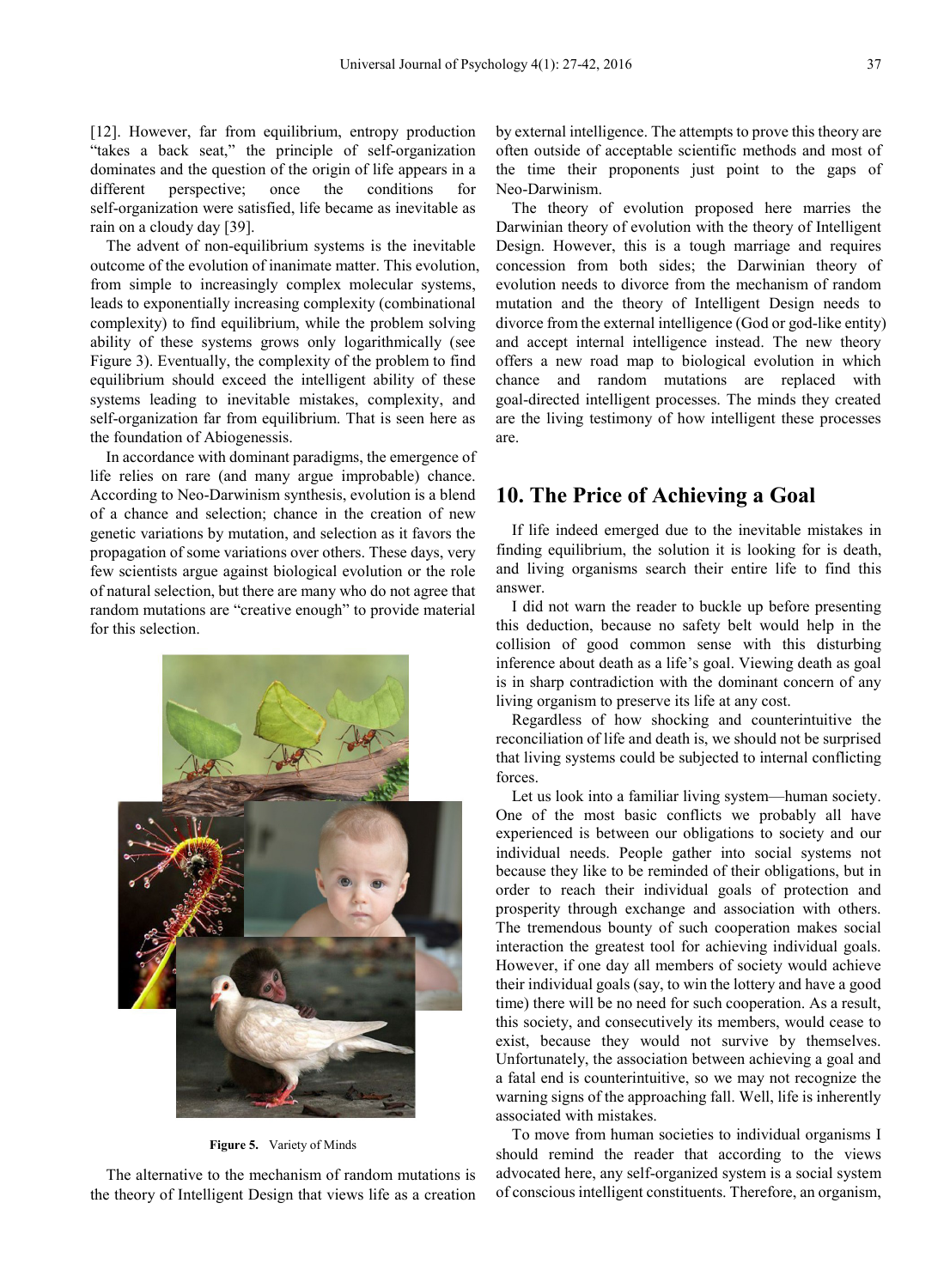like us, is a social system of intelligent cells.

One of the main characteristics of dividing cells is that their survival depends on replication; inhibition of mitotic cell division leads to their death [41]. Therefore, we should consider the cell division of replicating cells as their vital need. However, unlimited cell replication is in conflict with the carrying capacity of organism. If this conflict, let us call it overpopulation, is not addressed, the destruction of the organism is inevitable. Therefore, for an organism to survive it needs to eliminate the surplus of propagating cells.

The indication of violent resolution and the severity of this conflict is the widespread cell destruction occurring at all stages of an organism's development, all over the animal kingdom as well as in various tissues. For example, the cell death during development of the nervous system may exceed 50% and death of immune cells prior to full maturation exceeds 95% [40, 43].

The explanation of cell death proposed here, as a product of violent conflicts, contradicts the current paradigm that views cells as programmed to commit suicide at a predetermined period. This programmed cell death, called apoptosis, is triggered by external chemical signals that initiate intracellular (allegedly) "suicidal" metabolic pathways [45].

Presenting cell death as "suicide," regardless that it is triggered by external factors, has the same justification as poisoning a person and calling this a suicide, because it could be presented as caused by the suicidal metabolic pathways built into victim's bodies that were just triggered by poison. The claims about cell suicide are also in drastic contradiction with the observation that cells promote survival at all costs by employing multiple strategies to prevent their death by apoptosis [46]. However, we still stubbornly call it suicide.

It would be natural to expect that the conflict due to overpopulation is in its peek at the time when a growing organism reaches its critical size causing a rising surplus of unwanted dividing cells. This stage of development coincides with the reproductive maturity of organism that exhibits the most common examples of "programmed" cell death. Apoptosis has been more intensively investigated in the reproductive organs than in almost any other system [50]. The link between reproduction, an excess of replicating cells and "programmed" cell death deserves separate consideration, but for now let me just propose that the reproductive life of an organism is an indication of ongoing conflict caused by a surplus of propagating cells; this conflict is in its peek at the onset of reproductive maturity and is resolved at the end of the reproductive life.

Overtime the reproductive activity of an organism gradually decreases and eventually dies out, that should be an indication of achieving the balance between available and required replicating cells. We can say that this is a time of successful resolution of the overpopulation conflict.

However, it may not be a time to celebrate because decreasing the number of propagating cells leads to the aging of the organism's cell population, organism gradual

deterioration and eventually to its death. This is the price an organism pays for achieving its goal.

The question needs to be asked: why does the organism, for which "survival at all costs" (including the killing of its own cells) is the ultimate goal, cannot solve the aging problem by simply replacing aging cells with younger ones? The problem is that long-living aging cells, like brain cells, osteocytes, cardiomyocytes, etc., that have long history of cooperation and sharing their conscience experience are the founding members of the organism's collective conscience and therefore their survival is "preserved at all costs." The younger dividing cells come and go, and therefore they are not a significant part of the organism's social hierarchy. Therefore, the aging cells that form collective conscience should be preserved from replacement. Obviously, this is a losing strategy against the entropy driven forces. Well, again, life is inherently associated with mistakes.

While discussing aging and death of an organism we cannot avoid discussing aging and death on the cellular level. Because I consider a cell to be a social system, we should expect that the social conflict of overpopulation also happens inside cells that achieve their critical size. However, the resolution of this conflict seems less violent than in an organism because it is being resolved by separating conflicting "parties" during cell division. However, if the cell stops dividing it should start accumulating aging macromolecules. These molecules are affected by entropy-driven degrading structural changes. For example, entropy driven processes cause gradual protein misfolding leading to weakening or loss of functionality. Cells have some means to replace the malfunctioning protein, but this ability is limited, and with age, the balance between the synthesis and degradation leads to waste acumulation of aged proteins [31, 32].

While we consider the aged misfolded macromolecules as waste that need to be discarded, these aged molecules may not view themselves as waste. Some of them, especially those located within nucleus, are part of the cell's collective conscience and therefore they are the subject of "preservation at all costs." These macromolecules after a long and successful career, during which they were being shaped into a somewhat uncomfortable three dimensional work robe, are finally loosened up and ready to "retire" at thermodynamic equilibrium (speaking biologically, death), but maybe still could serve in an advisory role. Unfortunately, when the critical number of such "retired" macromolecules is accumulated, the viability of the cell is compromised, eventually leading to its death. However, this is not what the "retired" macromolecules "expect." Instead, they just want to be as close as possible to the equilibrium state while "enjoying the benefits" of the collective consciousness of the living cell. Unfortunately, following the death of the cell, these macromolecules also undergo breakdown. It may "take them by surprise" because they probably did not recognize the warning signs of the approaching forces of the second law of thermodynamics. Well, life, as we already know, is inherently associated with mistakes.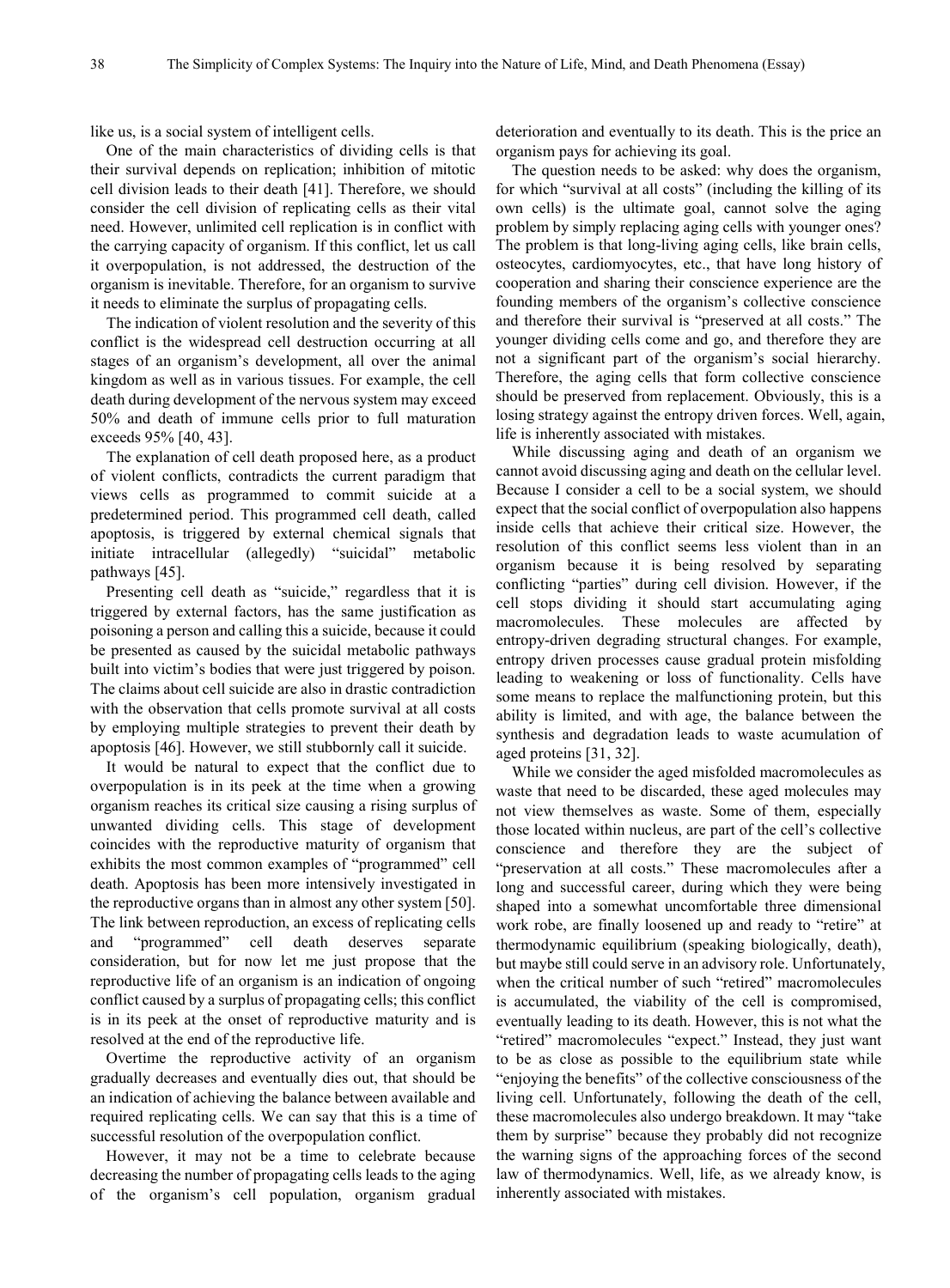There is a striking similarity between the views on death discussed here, as a goal directed process, and the concept of the "death instinct" developed along a very different line of thought by Sigmund Freud. Seeking a primal cause for the repetition instinct, Freud regressed his analysis back to simple multicellular organisms, unicellular organisms, and ultimately to inorganic matter [33]:

> "... While speculating on the origin of life and of biological parallels, I concluded that, beside the instinct preserving the organic substance and binding it into ever larger units, there must exist an antithesis, which would seek to dissolve these units and reinstate their antecedent inorganic state; that is, a death instinct…"

This concept was presented in greater detail in Freud's other book, *Beyond the pleasure principle*, [34] where Freud concluded that *"The goal of all life is death"*:

> "… It must rather be an ancient starting point, which the living being left long ago, and to which it harks back again by all the circuitous path of development. If we may assume as an experience admitting of no exception that everything living dies from causes within itself, and return to the inorganic, we can say '*The goal of all life is death'*, and casting back, *'The inanimate was there before animate."*

The *desire for death* phenomenon was studied by another great scientist, Elie Metschnikoff [35], who lived around the same time as Sigmund Freud. Examining centenarians, Metschnikoff collected evidences of a desire for death and based on these and other evidences he brought forward the theory that if one attained to the normal span of life, (he estimated it at about 100 years) the desire to live would slowly disappear and be replaced by a desire for death —"a desire to return whence one had come."

In contemporary psychology, the desire of death is a clinical condition. It is known that very elderly may have developed a 'desire for death' related to their frailty, and the fact that their contemporaries have all gone. Loss of close relatives or friends often causes depression, and is the leading factor associated with the desire for death. This is controversial area of scientific inquiry and cannot be taken lightly. However, it may be worth to mention that the association between the desire for death and degenerative processes in the brain [36 - 38] is in line with views that loss of prominent members of collective conscience, as brain cells are, weaken organism's will to protect itself against the destructive forces of internal socials conflicts. Under these circumstances, giving up the fight and accepting death as a relief could be a desirable outcome.

The discussion presented in this chapter does not pretend to give sufficient explanation for the death phenomenon, but just offers new perspectives that suggest that life and death

are deeply interconnected, and we may never fully understand life without understanding death.

# **11. Spiritual Knowledge**

Let us return to the example with the fisherman who is lost in the ocean. If given enough time, assuming a limited size of open water and assuming he would survive the long journey, he may eventually find his home and finally be able to rest. However, for a distant observer who may perceive the fisherman's journey as adventures, the final episode could be seen in a different light. For this observer, the transition from what appears to be vibrant and adventurous behavior during the journey, to the quiet life at home, is perceived as the end of dynamic and meaningful life, in other words, death.

This interpretation of events is in line with the dominant scientific views on death, as the termination of biological processes – the only indication of life and the only meaningful form of existence. Contrary to science, spiritual teachings consider death as a transition from life to a different and often more desirable, eternal form of existence. The history of spiritual traditions is thousands of years old and represents a significant portion of human intellectual and cultural knowledge. However, there is plenty of skepticism about the value of this inheritance. I am one of those skeptics, but at the same time, spiritual knowledge should not be entirely discarded by association with religion dogmas. Instead, any area of human knowledge could be viewed as a reflection of the multidimensional reality we are living in. Each of these reflections portrays reality at a different angle and therefore is partial and often distorted. However, the main problem is not in the partiality of this knowledge, but in the ignorance and refusal to recognize this partiality.

The two most powerful institutions, religion and science, have conflicting positions in representing reality. At the same time, there are a number of outstanding scientists and theologians, in the past and present, who do not see a conflict between scientific and spiritual knowledge, so there should be a way to reconciliation. In this regard, panpsychism opens the new opportunities in connecting the tangible physical reality with subtle underlying mental processes. Since mind, according to panpsychism, governs all mental and physical processes, panpsychism could be a bridge between science and spirituality.

One of the main themes presented in various forms in different spiritual teachings is the concept of reincarnation, which is the metaphysical belief that some essential part of human survives physical death to be reborn in a new body. Traditional science rejects reincarnation on the grounds of the absence of a physical process by which a personality could survive death and travel to another body. However, within panpsychism, the link between concept of reincarnation and life-death cycle become feasible. After death the conscious experience of the living organism does not vanish, but is inherited by its disintegrated elements. After being "recycled" to another living organism, those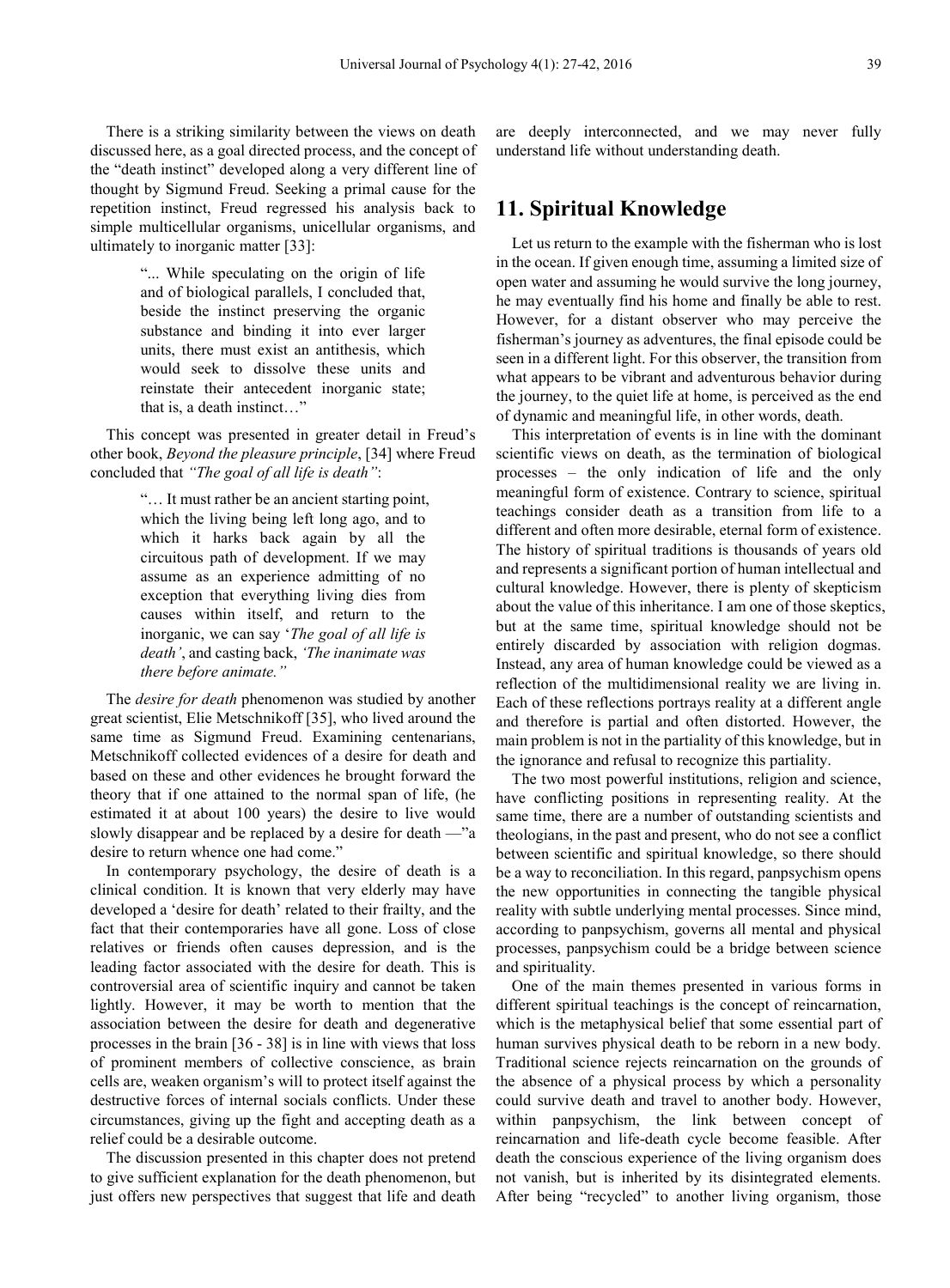elements could bring their previous conscious experience that could be integrated into the collective consciousness of the host. This way, the phenomenon of reincarnation is expected to be universal to any living systems and not exclusive to humans.

The concept of reincarnation could be also mirrored and applied to non-living matter. After death, decomposed materials are returned to a non-organic state, however, they are not the same atoms and molecules they were before. Even though they may be indistinguishable chemically from their previous forms, they are different because they bring the part of the collective conscious experience from living organisms back to non-organic matter. *This way, matter becomes more intelligent via a full cycle of which death is an integral part.*

# **12. Conclusions**

The explanation of the phenomenon of life proposed here calls to replace physicalism with a new paradigm that recognizes mental capacity as a fundamental property of matter. In this paper, I can argue that the new paradigm is superior to physicalism in explaining not only Life and Mind but also physical phenomena, including the notoriously controversial interpretation of quantum mechanics.

There is a high price for accepting this view, because it requires the rejection of the most fundamental scientific paradigms affecting almost every area of knowledge. However, the reward for the transition to the new views justifies the cost, because it promises to eliminate the "weirdness" from quantum mechanics, unite physics with the life sciences, and bridge science with spiritual experience.

The new paradigm leads to a new explanation of the evolution of matter from a disordered state to the emergence of living systems. According to this explanation, systems are continuously in search of equilibrium. If the complexity of this search exceeds the intelligent ability of the system it starts making mistakes, search randomly and gets lost in an ocean of possible solutions, moving further away from equilibrium toward complexity, self-organizing on the way to biological evolution.

It is very important to understand this phenomenon because it affects the development of any intelligent system including our daily life. Every decision we make brings us closer to our goal or leads us away from our destination, if the complexity of the problem exceeds the threshold of our ability. Staying away from this threshold should keep us away from the turbulent forces of inevitable mistakes that would push us further and further from the goal.

The title "The Simplicity of Complex Systems" reflects the proposed relativistic view on complexity. According to this view, the complexity of living systems is a subjective phenomenon and just reflects the current state of our knowledge. Eventually when life will be explained it should lose its status of complexity the same way complex

dynamics in the physical world was eventually reduced to simple Newtonian mechanics. It took a couple thousand years to figure it out; that indicates that in the past it was not a simple problem.

Now life and mind phenomena are the most challenging questions science faces. If searching randomly or using the wrong methodology, it may take science another thousand years wandering in the ocean of endless possible solutions, leading us further from the answer. Therefore, another aim of this paper is to question if life sciences are searching in the right direction, or if they are lost and need to reexamine their roots, first and foremost the "mindless" physicalism which regardless of countless attempts has not proven to be a firm fundament in explanation of life. Instead, in the spirit of Schrödinger's quest for new physics for life [54], a new physical theory may be needed to pave the way to understanding Life, Mind, and Death phenomena.

### **REFERENCES**

- [1] Skrbina, D. [2005]: *Panpsychism in the West*. (Cambridge, MA: MIT Press).
- [2] Skrbina, David [2007]: 'Panpsychism,' *The Internet Encyclopedia of Philosophy*. Retrieved 01/10/2010, from: www.utm.edu/research/iep/p/panpsych.htm
- [3] Whitehead, A. [1938]: *Modes of Thought*. (New York : Macmillan).
- [4] Bohm, David [1986). 'A New Theory of the Relationship of Mind and Matter.' Journal of the American Society for Psychical Research 80 (2 & 3):113-35.
- [5] Wright, Sewall [1977]: *Panpsychism and science*. In John B. Cobb and David Ray Griffin (eds.), Mind in Nature (University Press of America).
- [6] Bohm, David [1986). 'A New Theory of the Relationship of Mind and Matter.' *Journal of the American Society for Psychical Research* 80 (2 & 3):113-35.
- [7] Seager, W. [1995]: 'Consciousness, information and panpsychism,' *Journal of Consciousness Studies*, 2(3), pp. 272-288.
- [8] Griffin, D. R. [1998). *Unsnarling the World Knot*. (Berkeley, CA : University of California Press).
- [9] Birch, C. [2001). 'Why I Became a Panexperientialist.' Paper given at the Australian Association for Process Thought - 2001 Conference, 29 November - 1 December 2001, at Latrobe University, Melbourne.
- [10] Jammer, Max. [1998). *Concept of Forces*, (Toronto, Ontario, Canada : General Publishing Company), (see Preface).
- [11] Ball, Philip, [2003) 'The Physical Modelling of Human Social Systems,' *Complexus*; 1:190–206.
- [12] Huxley, Julien, [1953]: Evolution in Action (New American Library, N.Y.) p. 11-12.
- [13] Levine, Herbert and Rappel, Wouter-Jan. [2000]: 'Self-organization in systems of self-propelled particles,'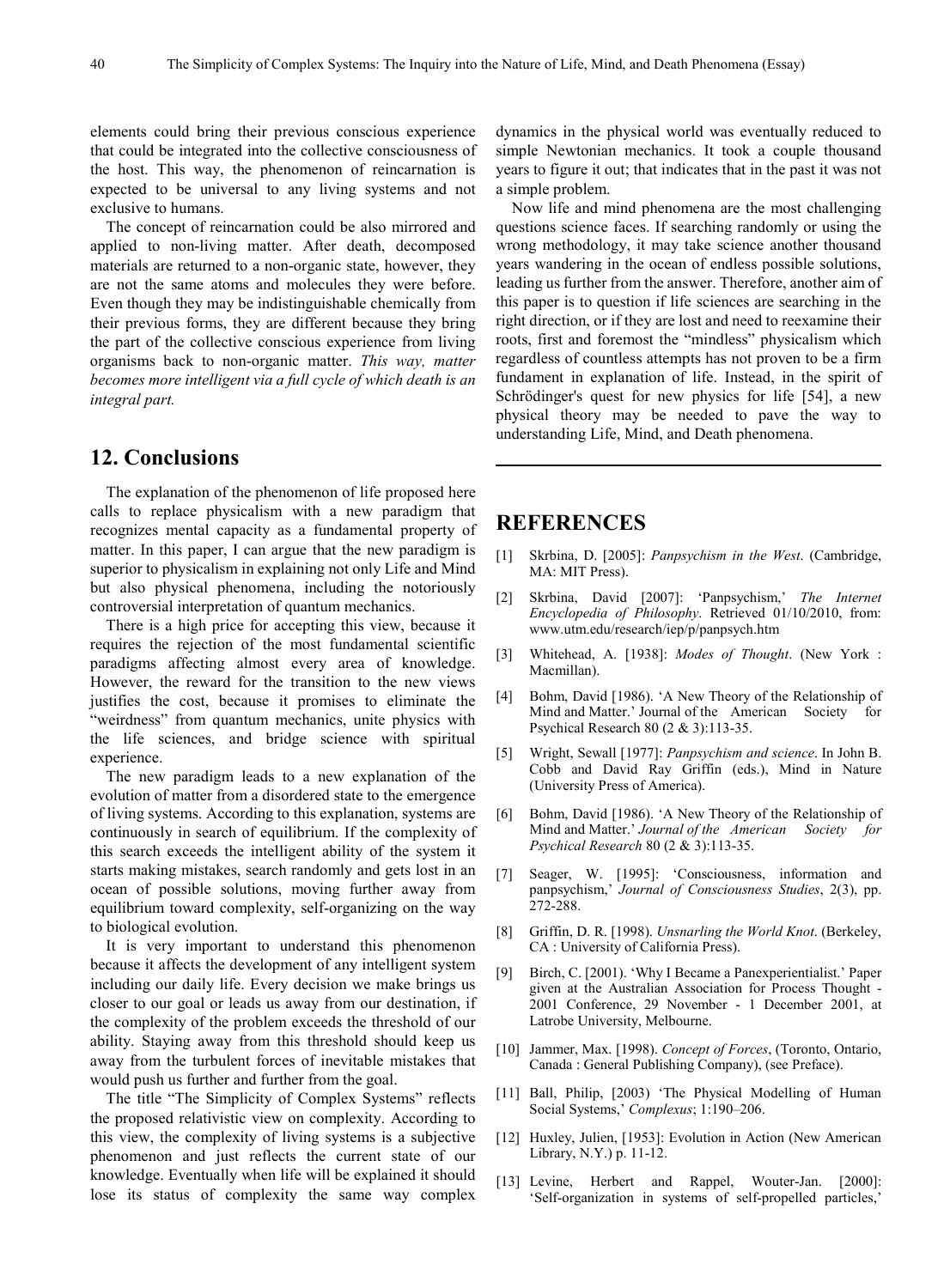*Physical Review* E, Vol. 63, No. 1, 017101.

- [14] Rummel, R. J. [1976]: *Understanding Conflict and War*, (Publisher: John Wiley and Sons Inc.).
- [15] Peat, F. David [1987]: Interview with David Bohm provided and conducted by F. David Peat along with John Briggs, first issued in Omni magazine, January.
- [16] Wolfram, Stephen, [2002]: A New Kind of Science. (Champaign, IL : Wolfram Media).
- [17] Daintith, J. [2004]: *Oxford Dictionary of Chemistry*. (New York : Oxford University Press).
- [18] Campbell, Neil A. and Reece, Jane B. [2002]: *Biology*, 6<sup>th</sup> edition. (San Francisco, Calif.; London : Addison-Wesley).
- [19] Prigogine, Ilya and Stengers, Isabelle [1988]: *Order Out of Chaos: Man's new dialogue with nature*, (New York : Bantam Books).
- [20] Whitley, M. J. and Lee, A. L. [2009) 'Frameworks for Understanding Long-Range Intra-Protein Communication'. In: *Curr Protein Pept Sci* 10(2): 116–127(12).
- [21] Braitenberg, V and Schüz, A [1991]: *Anatomy of the Cortex: Statistics and Geometry* (NY : Springer-Verlag).
- [22] Calvin, William H. [1996) *The Cerebral Code: Thinking A Thought In The Mosaics Of The Mind*. (Cambridge, MA : MIT Press).
- [23] Eccles, John C. [1992]: 'Evolution of consciousness.' *Proc. Natl. Acad. Sci. USA* Vol. 89 pp. 7320-7324.
- [24] Russell, Peter [2007) *The Global Brain: The Awakening Earth in a New Century.* (Edinburgh : Floris Books).
- [25] Gardner, Howard. [1999) *Intelligence Reframed: Multiple Intelligences for the 21st Century.* (New York : Basic Books).
- [26] Wolfram, Stephen, [2002]: *A New Kind of Science*. (Champaign, IL : Wolfram Media).
- [27] Burgin, M. [1982]: 'Generalized Kolmogorov complexity and duality in theory of computations', *Notices of the Russian Academy of Sciences*, v.25, No. 3, pp.19-23.
- [28] Habermas, Jürgen, [1972]: *Knowledge and Human Interests*, English translation by Jeremy J. Shapiro, (Boston : Beacon Press).
- [29] Burr, Vivien [1995). *An Introduction to Social Constructionism*. (London: Routledge).
- [30] Kauffman, Stuart [1995). *At Home in the Universe: The Search for the Laws of Self-Organization and Complexity*. (New York : Oxford University Press).
- [31] Dobson, C.M. [1999]: 'Protein Misfolding, Evolution and Disease', *Trends Biochem*. Sci. 24, 329-332.
- [32] Harry, R. [2002]: '*Aging Concepts and Controversies,'* 4th Edition, (California Moody. Thousand Oaks, CA).
- [33] Freud, Sigmund [1930]: *Civilization and its Discontents,* Standard Edition (Copyright © 1961 by James Strachey), p. 77.
- [34] Freud, Sigmund [1922]: *Beyond the Pleasure Principle*. Authorized translation from the second German edition by

C.J.M. Hubbac. (The international Pscycho-Analitical Press, London, Vienna).

- [35] Cochrane, L. [2003]: 'Elie Metschnikoff and his theory of an 'instinct de la mort',' International journal of epidemiology, 32 (1): 32-36.
- [36] Kissane, D.W. and Kelly B.J. and Aust, N.Z. [2000]: 'Demoralization, depression and desire for death: problems with the Dutch guidelines for euthanasia of the mentally ill,' J Psychiatry. Apr; 34(2):325-33.
- [37] Videbech, P [1997). 'MRI findings in patients with affective disorder: a meta-analysis'. *Acta Psychiatrica Scandinavica* 96 (3): 157–68.
- [38] Duma, R. [2004]: 'Depression: a case of neuronal life and death?' *Biological Psychiatry*. Volume 56, Issue 3, Pages 140-145.
- [39] Prigogine, Ilya and Stengers, Isabelle [1988]: Order Out of Chaos: Man's new dialogue with nature, (New York : Bantam Books).
- [40] Rathmell, J.C. and Thompson, C.B. [2002). 'Pathways of apoptosis in lymphocyte development, homeostasis, and disease.' *Cell* 109 (Suppl): S97-107.
- [41] H Vakifahmetoglu1, M Olsson1 and B Zhivotovsky. Cell Death and Differentiation (2008 15, 1153–1162; doi:10.1038/cdd.2008.47; published online 11 April 2008.
- [42] Solomon M, Belenghi B, Delledonne M, Menachem E, Levine A (1999). "The involvement of cysteine proteases and protease inhibitor genes in the regulation of programmed cell death in plants". The Plant Cell 11 (3): 431–44.).
- [43] (Hutchins, J.B., and Barger, S.W. [1998]: 'Why neurons die: cell death in the nervous system.' Anatomical Record, The New Anatomist 253: 79-90.)
- [44] Campbell, Neil A. and Reece, Jane B. [2002]: Biology, 6th edition. (San Francisco, Calif.; London : Addison-Wesley).
- [45] (Krysko, Dmitri V. [2006]: 'Cell death: initiation, propagation and clearance.' (Department of Anatomy, Embryology, Histology, Medical Physics and Department for Molecular Biomedical Research, Ghent University). Ph. D. thesis in Medical Sciences: p. 7.).
- [46] AJ Kole, RP Annis and M Deshmukh Mature neurons: equipped for survival Cell Death and Disease (2013) 4, e689; doi:10.1038/cddis.2013.220; published online 27 June 2013.
- [47] Karplus, Martin [1997]: 'The Levinthal paradox: yesterday and today. Folding and Design', 2(4): S69-75
- [48] Capra, Fritjof, [1996]: *The Web of Life: A New Scientific Understanding of Living Systems* (New York : Anchor Books), p. 28.
- [49] Laubichler, M.D. and Wagner, G.P. [2001]: 'How Molecular is Molecular Developmental Biology? A reply to Alex Rosenberg's Reductionism redux: computing the embryo', *Biology and Philosophy*, 16:53–68.
- [50] Roger Gosden and Norah Spears. Programmed cell death in the reproductive system British Medical Bulletin 1997, 52 (No. 3) 644-66)
- [51] Wick, David. [1995]: *The Infamous Boundary: Seven Decades of Heresy in Quantum Physics* (New York : Copernicus).